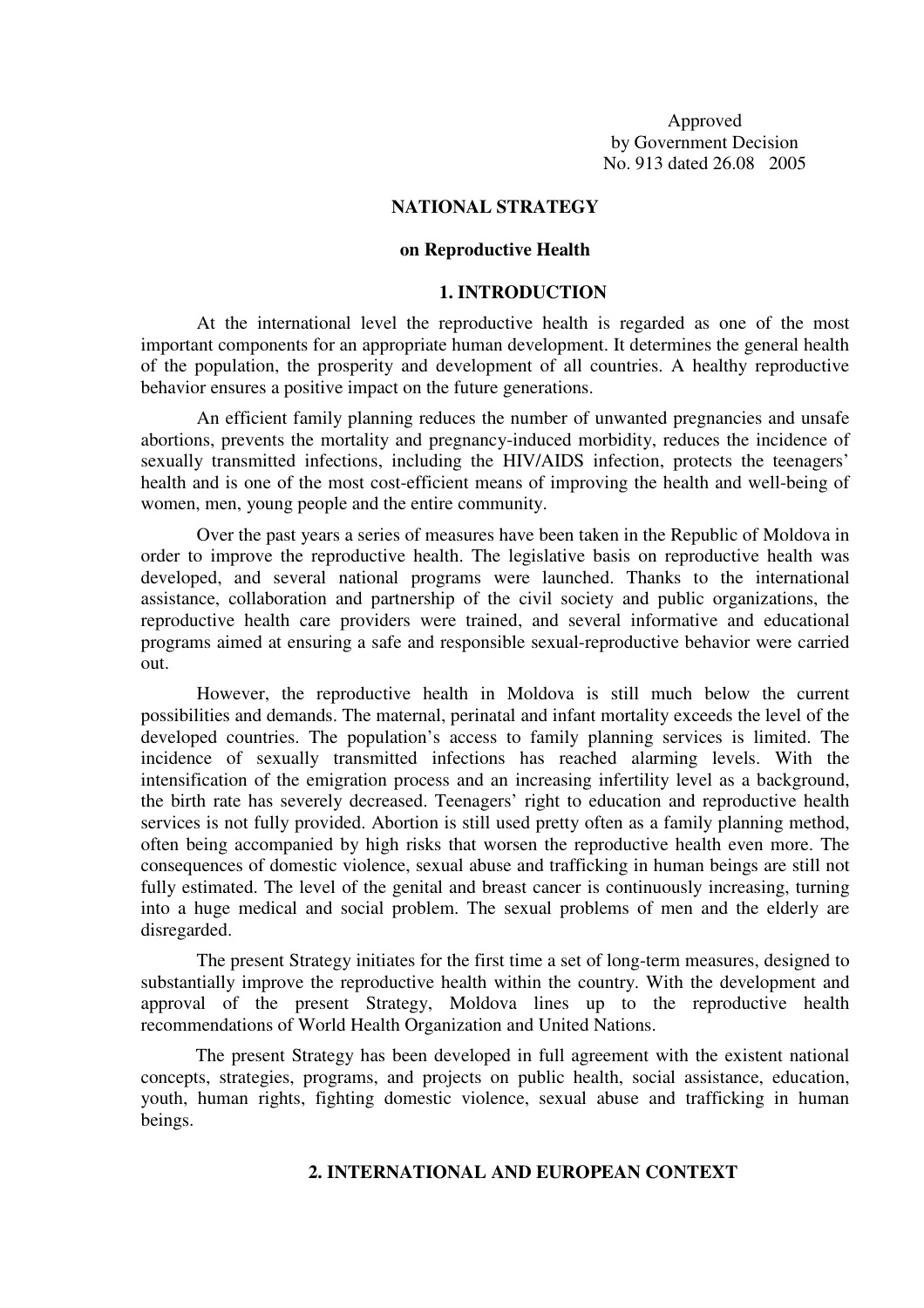The reproductive and sexual health is of special interest to the European states and specifically to Eastern Europe. It is a priority field for the World Health Organization, which in 2001 developed the European Strategy on Sexual and Reproductive Health and called all the 51 member states of the European Council to formulate similar strategy papers, based on the national specific character. This priority is stipulated in the UN's recommendations, as well as in the provisions of the international forums and conferences that took place in the past few years: The International Conference on Population and Development (Cairo, 1994); XXI session of UN General Assembly (New-York, 1999); European Population Forum (Geneva, 2004) and WHO Executive Board session (Geneva, May, 2004).

The present Strategy has been developed in strict agreement with the provisions of the WHO European Strategy for the Promotion of Sexual and Reproductive Health and Rights, and the documents adopted through international consensus:

Program of the International Conference on Population and Development and the Cairo+5 Action Plan;

Millennium Development Goals;

Global Strategy on Reproductive Health;

UN Declaration of Commitment on HIV/AIDS;

Platform for Action of the World Conference for Women Beijing;

Convention on Eliminating All Forms of Discrimination against Women;

UN Declaration on Eliminating Violence against Women;

UN Convention on the Rights of the Child.

## **3. PRIORITARY CONCEPTS AND TRENDS**

Over the past several years the definitions of reproductive health, sexual health and safe motherhood have been adopted through an international consensus.

The following relevant areas for Moldovan reproductive health have been identified during the strategic planning process and consultation with diverse national experts:

**family planning** – the right to carry out the reproductive function. Contraceptive options;

**safe motherhood** – preconception care. Prenatal diagnosis and care. Prevention of newborns with congenital anomalies;

**teenagers and youth** – reproductive and sexual health of teenagers and youth. School education for development of life skills;

**infections of the reproductive tract** – prevention and management of the sexually transmitted infections and the HIV/AIDS infection. Diagnosis and treatment services;

**abortion** – safe abortion. Pregnancy termination services. Post-abortion counseling;

**sterility** – infertility prevention. Sterility diagnosis and treatment services;

**domestic violence and sexual abuse** – domestic violence and sexual abuse prevention and management;

**trafficking in human beings** – prevention of trafficking in human beings;

**genital and breast cancer** – early diagnosis and management;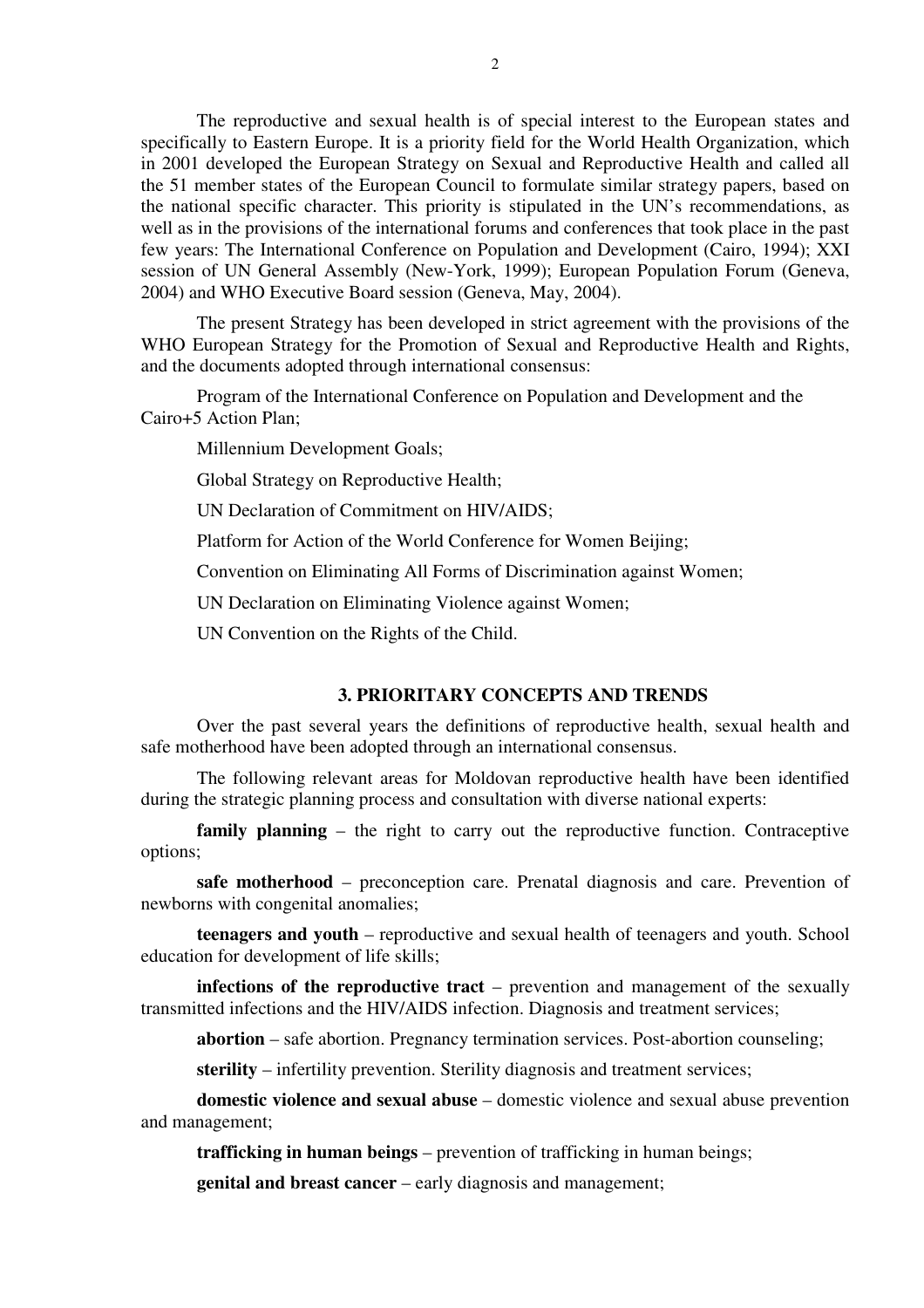**the elderly** – sexual health of the elderly. Counseling services;

**men** – men's sexual and reproductive health.

**Reproductive health** is a state of complete physical, mental and social welfare that can not be defined only by the absence of disease or infirmity and is related to everything connected to the reproductive system, its functions and the processes that take place during the entire life. The reproductive health involves the possibility of people to be responsible, have and enjoy safe sex, as well as to reproduce and have the freedom to decide if, when and how often to do it. This condition implies the women's and men's right to be informed and to have free access to safe, cheap and acceptable family planning methods, just as well to other fertility control methods, at the same time it implies free access to health services that would ensure the safety for women during pregnancy and delivery, providing the couples with the best chances of having healthy children.

The constitutive parts of the reproductive health definition are: sexual health (responsible, enjoyable and safe sexual life), family planning (freedom of reproduction, access to information, methods and services) and safe motherhood (pregnancy and delivery in safe conditions, healthy children).

**Sexual health** represents a state of physical, emotional, mental and social welfare in sexuality and it doesn't only consist of the absence of disease, dysfunctions or infirmity. Sexual health allows achieving a joyful sexual life in safe conditions. It is based on a positive and respectful approach to sexuality and sexual relations, without coercion, discrimination or violence (WHO/EUR, WHO/HQ, Geneva and the World Organization for Sexology, November, 2002).

**Safe motherhood** implies: evaluation, care and elimination of preconception risks; prevention of unwanted or high-risk pregnancies; avoiding illegal or unsafe abortions; decreasing the maternal death rate and morbidity and improving the newborns' health; access to information and qualified assistance during the gestation, intranatal, and postnatal periods (WHO, 1994).

# **4. CURRENT SITUATION OF REPRODUCTIVE HEALTH IN MOLDOVA**

The reproductive health is a priority of increasing interest to Moldova. The measures taken in the past few years on a governmental level are oriented towards reproductive health improvement and ensure the citizens of the Republic of Moldova with the possibility to accomplish their sexual and reproductive function, in order to get to a healthy sexual development and maturation and have safe sexual intercourses, to have the wanted number of children in safe and healthy conditions; to avoid the sexuality and reproduction related diseases, to benefit from quality services in case of reproductive and sexual function disorders; in order to avoid violence and other abusive practice related to sexuality and reproduction.

In 1998 the health care in family planning was provided at three levels: level  $1 -$  the family doctor; level 2 – the family planning office of the regional hospital, and level 3 - the National Scientific and Practical Center of Reproductive Health, Medical Genetics and Family Planning.

The participation of the local public organizations and volunteer groups in the educational and informative process on the reproductive health protection subject is very welcomed. With support from the international organizations there have been organized national and local training seminars on reproductive health for the health personnel.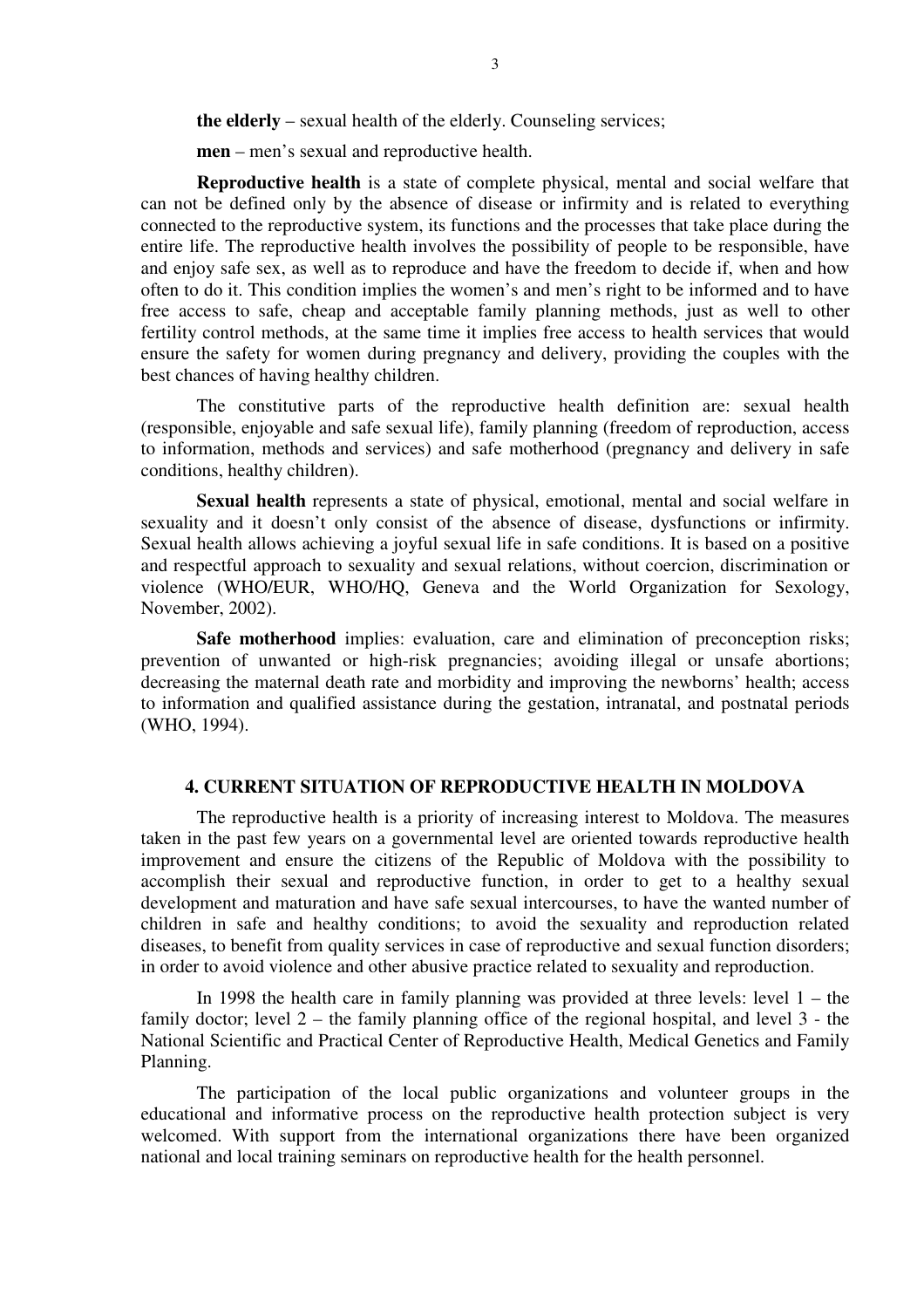Thanks to the international assistance the socially-vulnerable groups have been provided with contraceptives, the health personnel has been trained in family planning and multilateral development of the informational-educational-communicational element.

As a result of the undertaken measures the reproductive health indicators have improved. The use of the hormonal contraception is in continuous growth. Both the populations' access to quality reproductive health services and their information level on reproductive health protection have increased.

It is worth mentioning that, though there have been achieved certain positive results, there are still several problems to be settled. In 2003, in 37.5 % of the cases, the maternal mortality was induced by abortion complications. Although the perinatal mortality has a general decreasing trend, we are worried by the high level of perinatal mortality of infants with a weight above 2500 g and congenital anomalies, deformations and chromosomal aberrations.

As a peculiarity of family planning in Moldova we should mention the insufficient use of modern contraceptive methods, such as hormonal contraception and surgical sterilization. At the same time, the exaggerate use of the intrauterine devise is ungrounded, considering the high level of sexually transmitted infections and iron deficiency which is currently established to be present in many women of this country.

The access of young people to medical specialized services, in conformity with the friendly health services' principles, is very low, especially in the rural environment. Young people are provided sexual and reproductive health services within the family planning offices (free counseling, partially free contraceptives, paid abortion); limited quality access (nonobserved confidentiality and anonymity, low level of health/sanitary culture of the population), especially in rural environment. There is no national conception on youth-friendly clinics, related to reproductive health youth care quality standards and protocols. The legislative and normative framework regarding the teenager's reproductive health is imperfect (the parents' consent to abortion, respecting confidentiality and anonymity, especially when speaking about sexually transmitted infections and abortion). More and more young persons become victims of violence and trafficking in human beings. In the same time, the existing services pay insufficient attention to psychological and medical counseling of the victims.

The epidemical situation of the HIV/AIDS situation continues to be tense. It is regrettable the fact that the information, education and communication in the field of sexually transmitted infections and the HIV infection does not have a mass character, most of the times doesn't reach the population, is not promoted and supported by the mass-media.

The social-economical decline, increased incidence of the sexually transmitted infections, the tendency to a belated set-up of a family makes the infertility in marriage to take proportions. Taking into consideration the decrease of the birthrate, with growing emigration as background, this is becoming more and more alarming.

The genital and breast cancer has a high enough frequency and puts women of reproductive age under considerable risk. The sexual problems of elderly persons remain disregarded. The health services do not pay proper attention to solving men's sexual and reproductive problems.

Resulting from the above mentioned, and in order to offer the couples and individuals possibilities to meet their reproductive needs, to prevent unwanted and high-risk pregnancies, to have an abortion in safe conditions, as well as to have access to quality services that would contribute to solving the sexual and reproductive problems the implementation of the present Strategy is needed.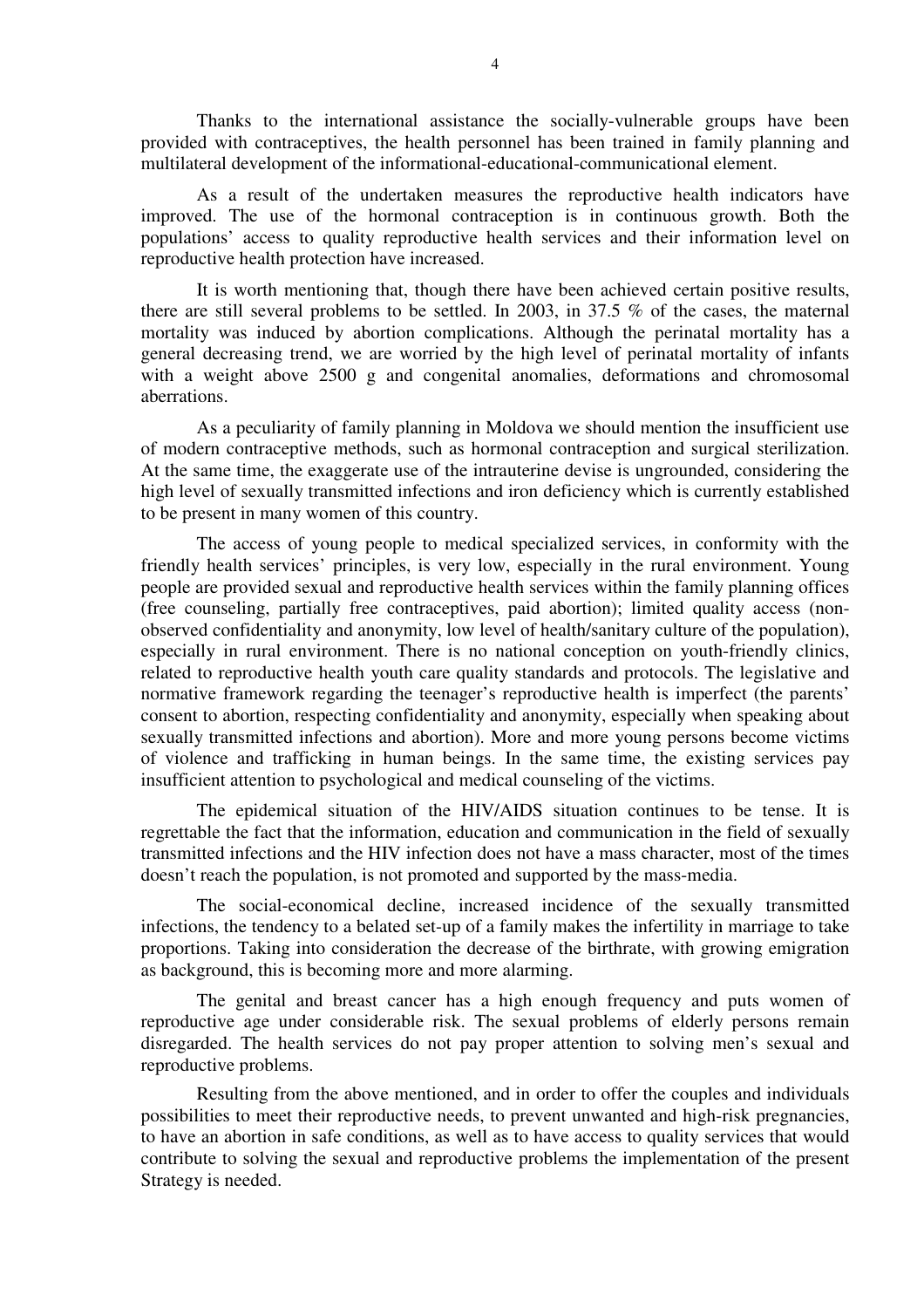#### **5. MAIN PRINCIPLES**

The present Strategy has the following basic principles of development:

health as a fundamental human right. Anyone has the right to the highest standard of physical and mental health, including sexual and reproductive health;

ensure gender equality in access to sexual and reproductive health services;

adjust the legal and normative framework on sexual and reproductive health to the standards set by the international bodies and institutions;

integrate the reproductive health services in the primary health care sector, in order to make them as accessible to the population as possible;

develop reproductive health services in compliance with the demands of the contemporary science;

respect the ethical values and cultural traditions of the population, in accordance with the universal human rights;

promote and support the initiatives of individuals, communities, non-government and public organizations in protecting and maintaining the highest standards of sexual and reproductive health;

coordinate the present Strategy with all the national programs and strategies in progress.

#### **Strategic directions**

In order to have tangible results in this field, the following strategic directions have been established:

create an appropriate environment through advocacy and social mobilization, with the involvement of community, authorities and service providers;

promote a healthy sexual behavior;

improve the relationship between providers and customers by using the best practices;

promote access to quality medical reproductive health services;

ensure the possibilities of training through seminars and other skill-improving activities;

collaborate with similar national and foreign organizations and institutions;

use evidence-based practices, develop the researches and disseminate the information.

# **6. GOALS AND OBJECTIVES**

#### **Main goal**

The main goal is to guarantee the rights of Moldovan citizens to accomplish their sexual and reproductive function in order to:

achieve a healthy sexual development and maturity and be able to enjoy and safe sex;

have the wanted number of children in healthy and safe conditions;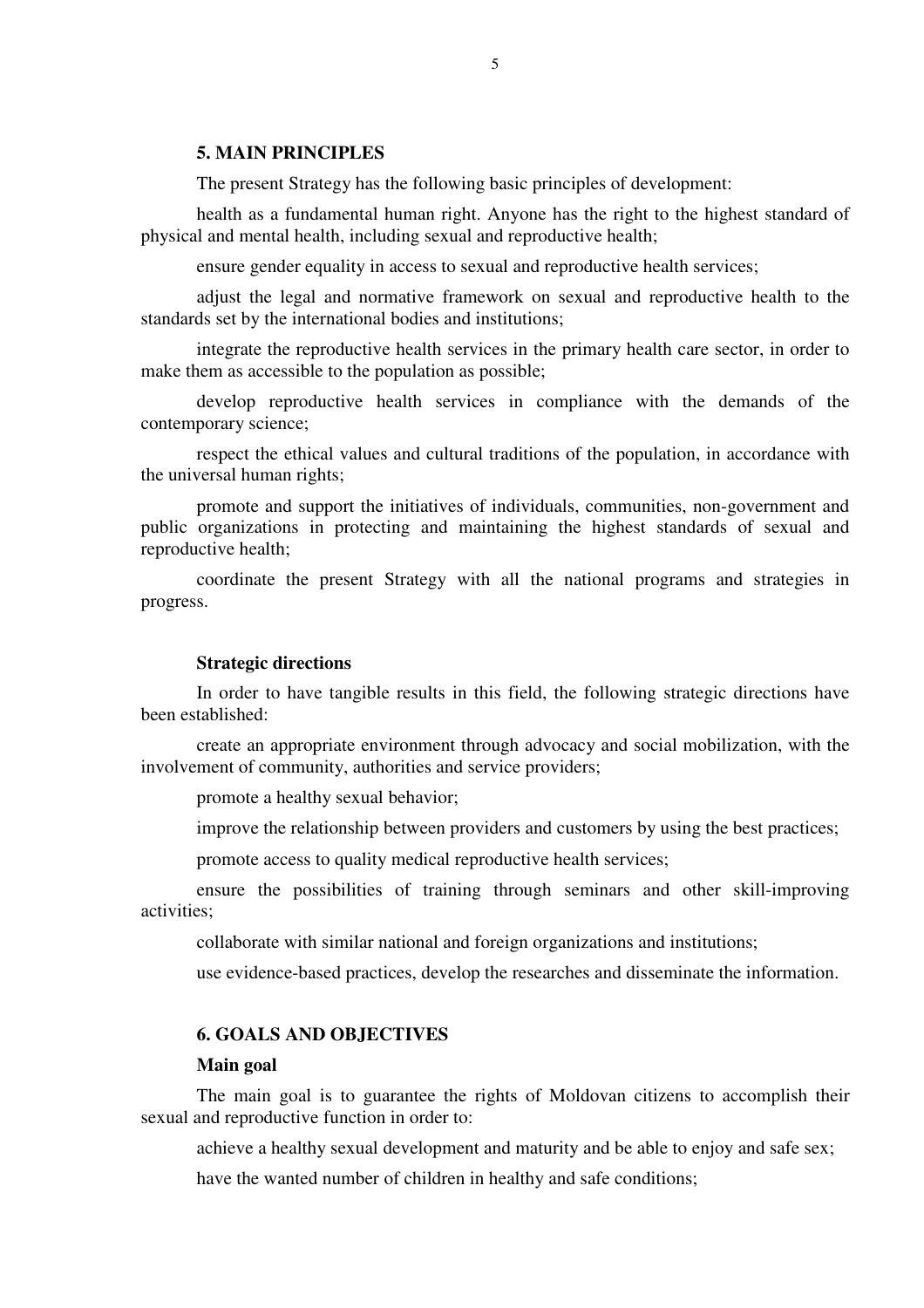avoid sexuality and reproduction related diseases;

benefit by quality health services in case of reproductive and sexual function disorders;

not be affected by and subject to violence and other abusive reproduction and sexuality related practices.

### **General objectives**

The general objectives are:

support the couples and individuals in accomplishing their reproduction goals;

prevent unwanted or high-risk pregnancies;

provide access to legal and safe abortion;

decrease the maternal and perinatal morbidity and mortality;

prevent sexually transmitted infections and HIV/AIDS;

improve the sexual and reproductive health of teenagers and youth;

encourage the active participation of men in family planning and reproductive health protection;

prevent and manage efficiently the infertility;

provide protection from violence and other abusive reproduction and sexuality related practices;

provide quality, accessible, acceptable and convenient medical reproductive health services to everyone;

improve the quality of consultation, information, education and communication on sexuality and reproduction issues.

### **6.1. Family planning**

Goal: educate a responsible and safe attitude of the population towards sexual behavior, prevent unwanted or high-risk pregnancies.

#### **Objectives:**

ensure optimal conditions for the couples and individuals to accomplish their reproductive function;

achieve the ideal – "each pregnancy has to be wanted and planned";

decrease the role of abortion as a birth control method by providing modern contraceptive methods;

increase the level of the population's knowledge on advantages and benefits of the family planning;

increase the access to and affordability of qualified family planning and reproductive health services;

enhance the active and aware participation of women, men and youth in regarding reproductive options decision-making;

optimize the monitoring, evaluation and report system in family planning.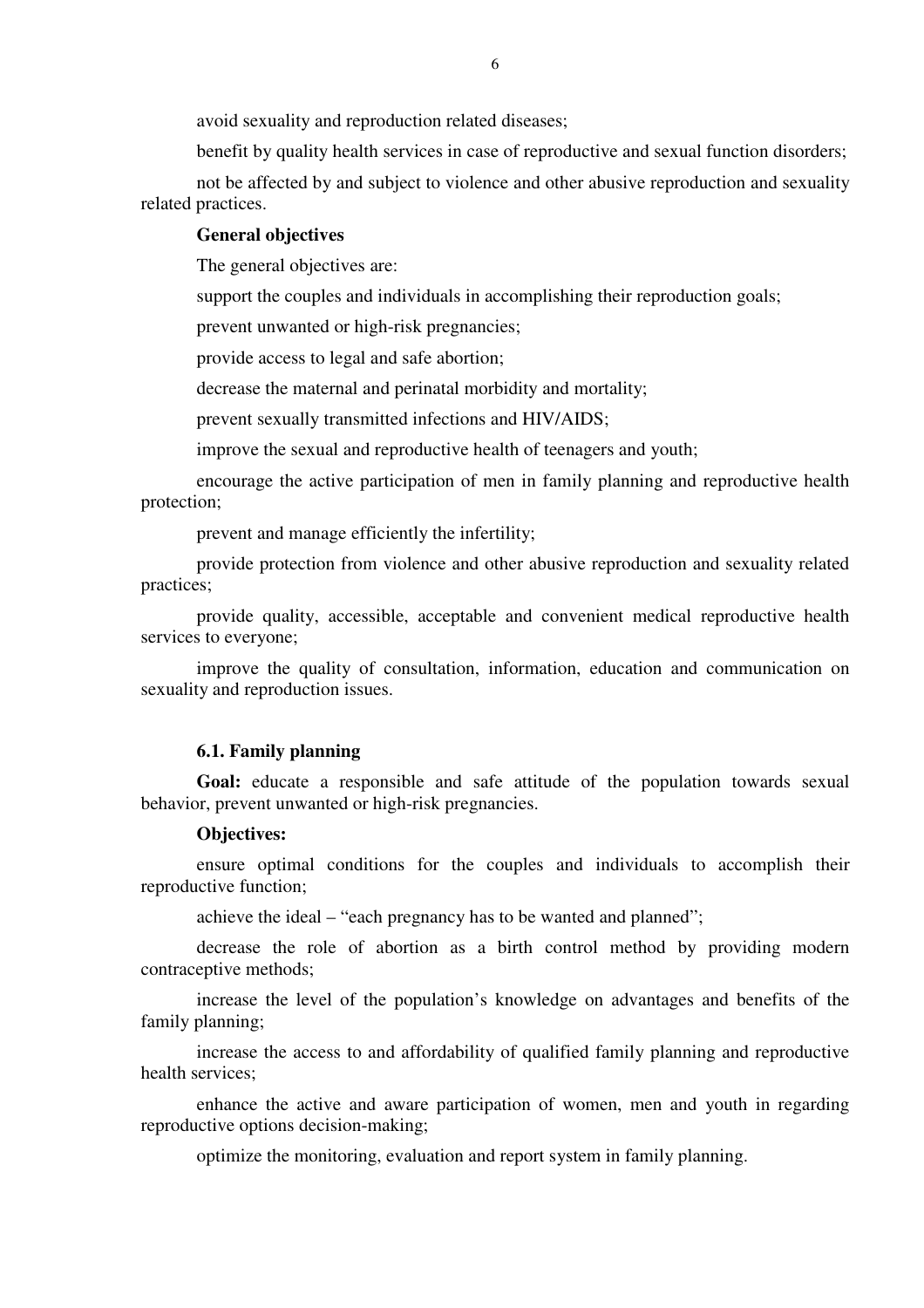### **6.2. Safe motherhood**

**Goal:** decrease maternal, perinatal and neonatal morbidity and mortality in the Republic of Moldova by improving the quality and accessibility of health care services.

### **Objectives:**

ensure full access to and social equality in perinatal care;

educate healthy perinatal care attitudes and habits in population.

#### **6.3. Sexual and reproductive health of teenagers and youth**

**Goal:** improve the sexual and reproductive health of teenagers and youth.

### **Objectives:**

inform and educate teenagers in sexual and reproductive health, in order to develop responsible and healthy habits and behaviors;

provide teenagers with free access to youth-friendly health services, with no discrimination, in order to fulfill their reproductive needs taking into consideration the right to privacy, confidentiality and informed consent;

reduce the pregnancy, abortion and sexually transmitted infections rate among teenagers and youth.

#### **6.4 Infections of the Reproductive Tract**

**Goal:** prevent the sexually transmitted infections and HIV/AIDS among the sexually active population.

#### **Objectives**:

improve the diagnosis of sexually transmitted infections and HIV/AIDS within reproductive health clinics;

improve the quality of consulting and management of patients infected with sexually transmitted infections and HIV/AIDS;

increase the access of population to the prophylaxis, diagnosis and treatment of sexually transmitted infections and HIV/AIDS;

increase the information and education level of the population on the diagnosis possibilities and methods of sexually transmitted infections and HIV/AIDS.

# **6.5. Abortion and pregnancy termination services**

**Goal:** reduce the use of abortion as a birth control method and provide safe abortion services, if needed.

### **Objectives:**

Reduce the morbidity and mortality induced by post-abortion complications;

reduce the rate of total abortions and repeated abortions;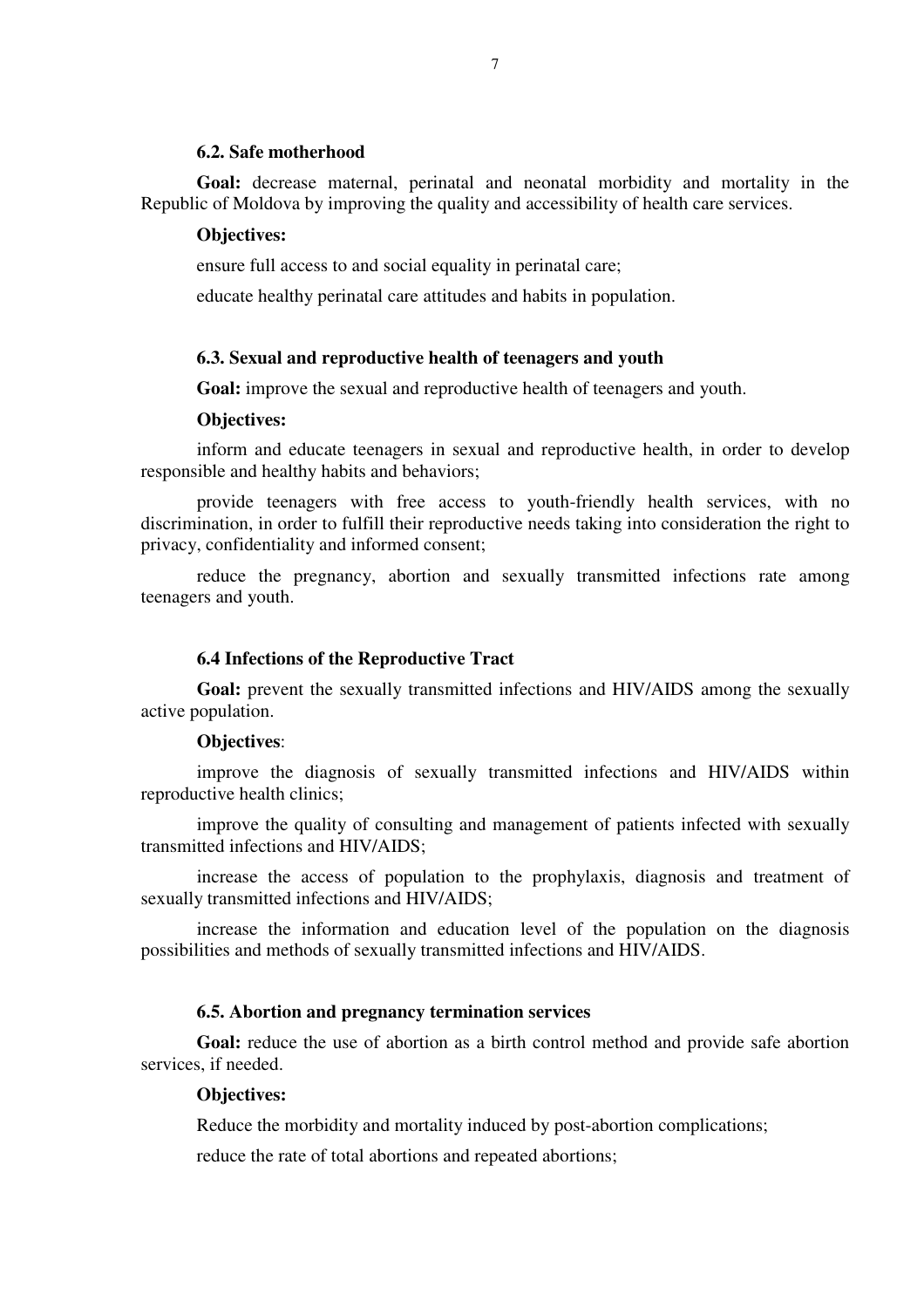improve the quality of pregnancy termination services by implementing the costefficient technologies recommended by WHO and integrate them with other reproductive health services;

increase the access of population to safe pregnancy termination services;

strategic approach, as recommended by WHO, to the improvement of functioning of pregnancy termination system;

strategic evaluation of the abortion services in the country.

#### **6.6 Sterility Prevention and Management**

**Goal:** ensure full access of the population to quality health care services related to sterility.

### **Objectives:**

revise the normative framework regarding sterility management;

develop national regulations and standards on sterile couples' behavior;

strengthen the institutional capacities of diagnosis and treatment of sterile couples;

increase the access to specialized medical sterility diagnosis and treatment services;

accomplish the practical-scientific evaluation study of the multiple sterility aspects in the country;

increase the population's level of information and education in sterility prevention.

### **6.7. Domestic Violence and Sexual Abuse Prevention and Management**

**Goal:** reduce domestic violence and sexual abuse.

#### **Objectives:**

ensure the legislative and normative framework related to domestic violence and sexual abuse prevention;

provide specific services to victims of domestic violence and sexual abuse;

increase the population's level of information and education in domestic violence and sexual abuse;

set up social assistance services for families that fail to comply with their responsibilities towards children;

implement psychological rehabilitation services for children who have been victims of violence or its witnesses;

provide counseling services to abusers.

### **6.8. Prevention of Trafficking in Human Beings**

Goal: prevent and reduce trafficking in human beings

**Objectives:**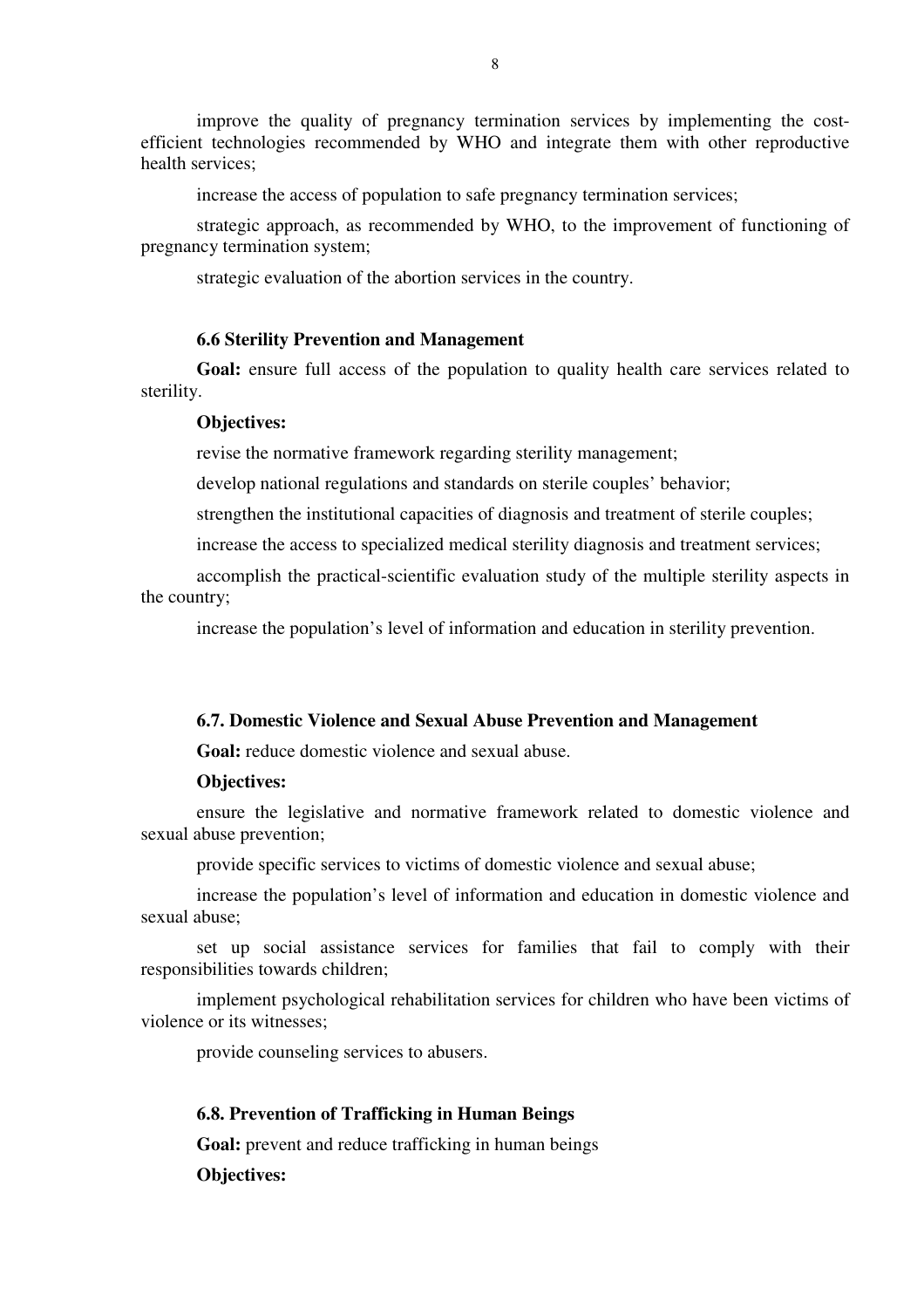ensure the appropriate legal framework for fighting the trafficking in human beings and providing health and social assistance for the victims;

provide victims with specific services related to trafficking in human beings;

increase the population's level of information and education in the field of trafficking in human beings.

#### **6.9. Early Diagnosis and Management of Genital and Breast Cancer**

**Goal:** improve the early diagnosis and management of genital and breast cancer.

### **Objectives:**

improve the legal framework in the field of early diagnosis of breast and cervical cancer;

finalize the development and approval of the National Program on fighting oncological diseases for 2005-2010;

increase the access of population to genital and breast cancer diagnosis and prophylaxis services;

cytological screening to trace out pre-cancer processes and cervical cancer;

train the health services providers in early diagnosis of breast and cervical cancer;

train obstetricians-gynecologists and midwifes from rural places in correct collection of smears from the cervix and cervical canal for the cytological investigation;

develop the modern concept of information and education of population in genital and breast cancer;

promote the primary and secondary prophylaxis of female genital cancer through massmedia;

publish brochures and hand-outs on early diagnosis of cervical and breast cancer methods;

involve large sections of people in actively fighting cervical and breast cancer.

#### **6.10. Sexual Health of the Elderly**

**Goal:** improve sexual health of elderly women and men.

### **Objectives:**

increase the elderly persons' access to sexual health services;

increase the elderly persons' level of information and education in the field of sexual health.

#### **6.11. Sexual and Reproductive Health of Men**

**Goal:** improve sexual and reproductive health of men and encourage their active participation in family planning.

#### **Objectives:**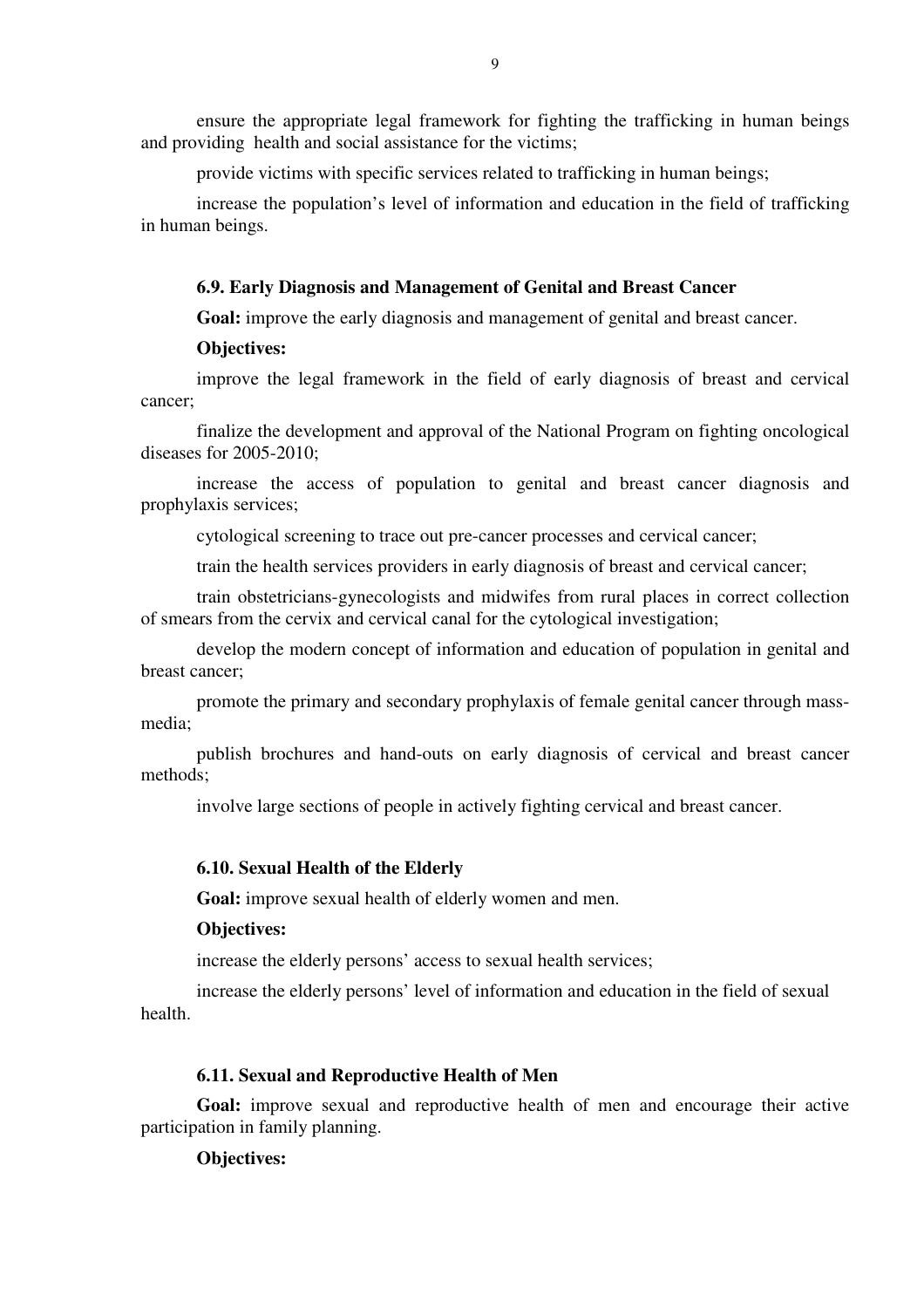increase men's level of knowledge on family planning and reproductive health protection;

increase men's access to qualified family planning and reproductive health services; encourage the active participation of men in family planning decision-making.

# **7. EXPECTED REZULTS**

#### **General:**

improvement of the legal framework on the functioning of the reproductive health service;

the reproductive health subject included in the undergraduate and graduate studies curriculum;

qualified, comprehensive and integrate reproductive health services organized in every district and city;

the regulations on health care in family planning adjusted to the international requirements;

the family planning record, monitoring and evaluation system developed;

sexual education implemented in the education system as well;

the local information, education and communication system developed.

#### **7.1. Related to family planning:**

the prevalence of modern contraception will exceed 50%. Hormonal contraception will exceed 10%, and voluntary surgical sterilization will exceed 5%;

consultation in choosing the optimal contraceptive method will become a constitutive part of the primary health care system;

the population's information and education level in family planning will exceed  $75\%$ ;

the level of the population's access to family planning services will increase.

## **7.2. Related to safe motherhood:**

The following rates will decrease:

the rate of maternal mortality, under 20 per 100 thousnad live births;

the rate of perinatal mortality, under 10 per 1000 live and still births;

the rate of early neonatal mortality, under 5 per 1000 live births;

the rate of early neonatal morbidity, under 200 per 1000 live births;

equal access of women to perinatal care regardless of the place of living and social status;

during the antenatal health care the pregnant women will be offered at least six visits, including one in the first quarter of the pregnancy period;

the target population will have healthy perinatal care attitudes and habits.

#### **7.3. Related to the sexual and reproductive health of teenagers and young people:**

sexual education will be implemented in at least 80 % of the schools of the country;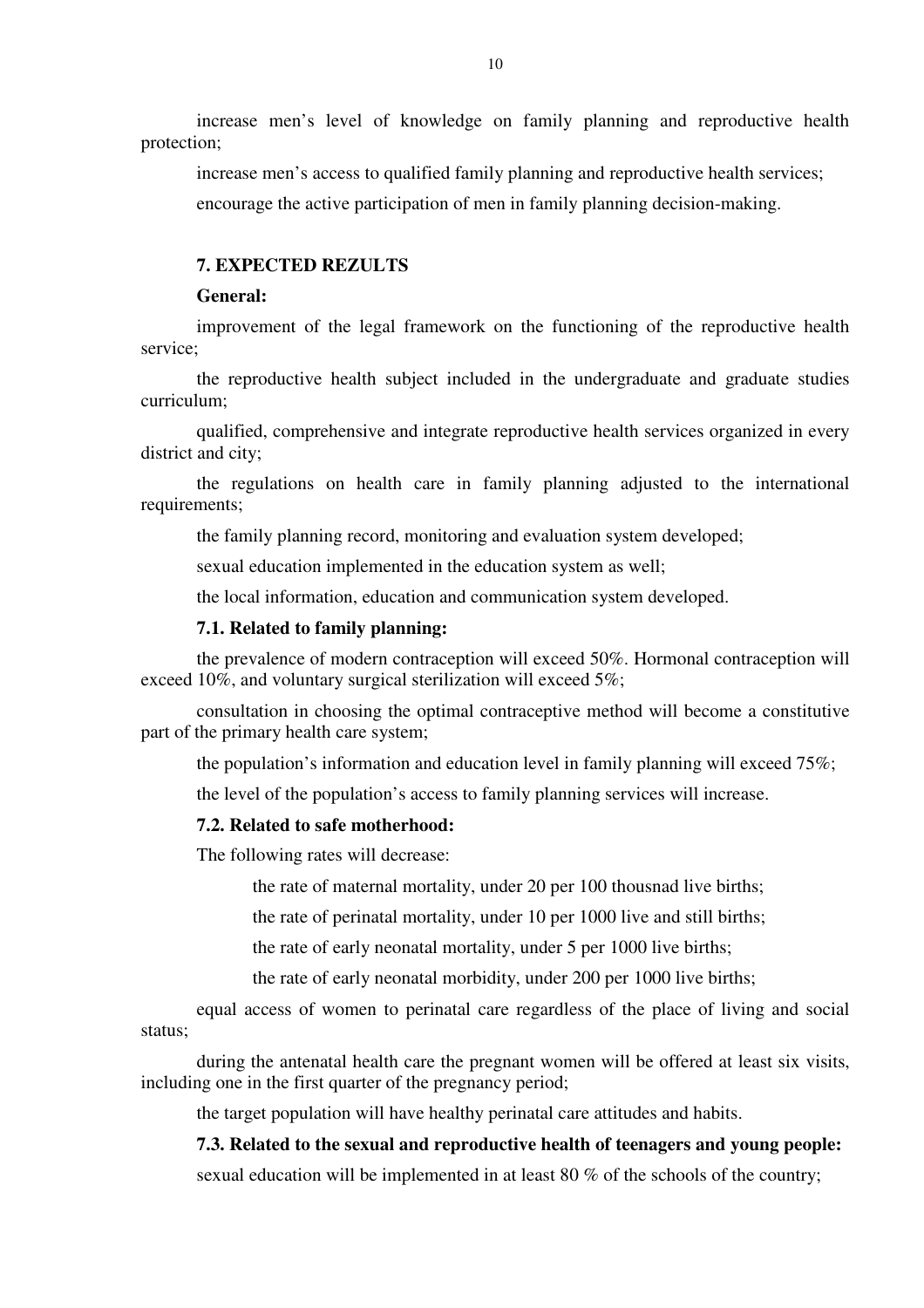the teenager's and youth's information and education level in sexual and reproductive health will exceed 80%;

every locality of the country will be provided with youth-friendly health services;

the following decreases will be observed:

teenage pregnancy – by 30%;

syphilis incidence in teenagers – by 20%.

# **7.4. Related to the prevention and management of reproductive tract infections:**

the counseling of patients infected with sexually transmitted infections will be integrated with the family planning and family doctor service;

the information and education level of the population of reproductive age in sexually transmitted infections and HIV/AIDS will exceed 75%;

the extent of the participation of population of reproductive age in risky behavior decision-making will increase;

the HIV/AIDS incidence will stay at the level of the year 2004. The frequency of mother-to-child transition of HIV will decrease to less than 1%.

### **7.5. Related to abortion and pregnancy termination services:**

the population's level of information and education in abortion issues will increase;

abortion rate will not exceed 15 from 1000 women of reproductive age;

the frequency of post-abortion complications will decrease;

the maternal mortality from post-abortion complications will be avoided;

more than 70% of the patients after an abortion will leave the medical institution with a well selected contraceptive method.

### **7.6. Related to Sterility Prevention and Management:**

the number of visits and access of the sterile couples to qualified health services will increase;

the level of information and education of the population of reproductive health in infertility prophylaxis issues will increase.

### **7.7. Related to domestic violence and sexual abuse prevention and management:**

the population's level of information and education in domestic violence and sexual abuse will increase;

the number of domestic violence and sexual abuse cases will decrease.

### **7.8. Related to the prevention of trafficking in human beings:**

the population's level of information and education in the trafficking in human beings phenomenon and its consequences will increase;

the number of trafficked persons will decrease.

## **7.9. Related to the early diagnosis and management of breast and genital cancer:**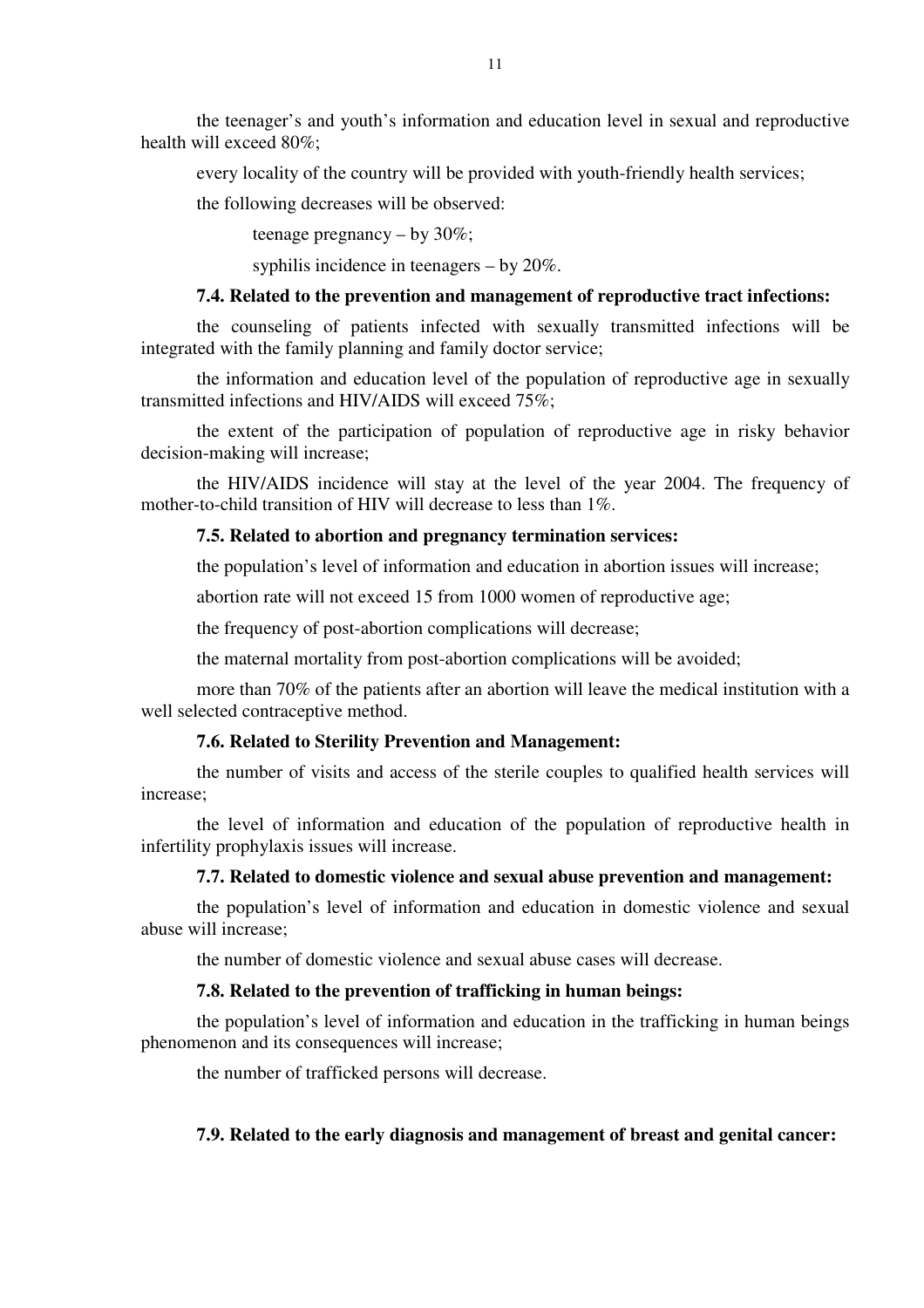the population's level of information and education in fighting genital and breast cancer issues will meet the European standards;

the percentage of diagnosis of cervical cancer in stage 0 will exceed 25, and in stages I- $II - 45.$ 

## **7.10. Related to sexual health of elderly persons:**

The level on information and education of elderly persons in sexual health will exceed 60%;

every locality of Moldova will develop counseling services for elderly persons with sexual problems.

### **7.11. Sexual and reproductive health of men:**

men's level of information on sexual and reproductive health protection will exceed 70%;

all of the family planning services in the country will grant counseling to men on sexual and reproduction issues.

## **8. IMPLEMENTATION FRAMEWORK**

### **Reform of the Reproductive Health System:**

develop the national concept of the reproductive health services;

develop the reproductive health services within each district and city of the country;

integrate the reproductive health services into the system of the primary health care;

organize the full and comprehensive service of reproductive health care and family planning;

set up the mechanism and terms of reference for the patients with the reproductive function disorders;

develop regulations on family planning and reproductive health.

## **Access to and quality of services:**

provide reproductive health services within the system of the primary health care;

increase the capacities of the family planning consulting offices and of the National Scientific Practical Center of Reproductive Health, medical genetics and the family planning in the counseling, prophylaxis, diagnosis and management of the patients with sexual and reproductive problems;

develop and implement methodological and instructive guidelines and standards of the reproductive medical assistance.

# **Training the health services providers:**

Develop the university and post university studies curricular in the reproductive health for the family doctors and obstetricians gynecologists;

introduce reproductive health topics into the university and post university study programs;

develop methodological and instructive guidelines, standards of practical knowledge and skills for the reproductive health services providers;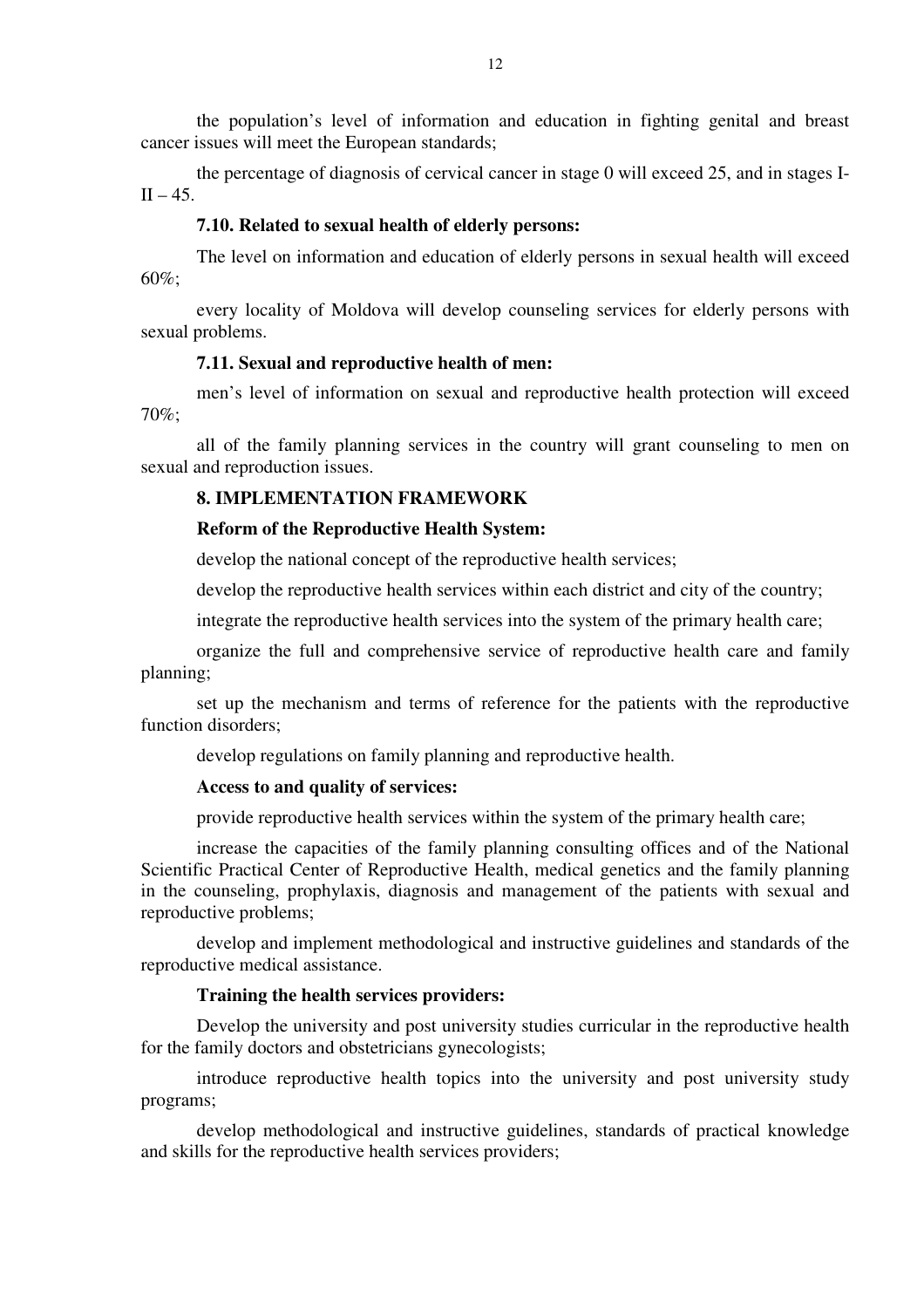train the specialists of the family planning consulting offices, in accordance with the modules that would cover all the aspects of the reproductive health;

run ongoing instructive seminars for the family doctors, obstetricians gynecologists, dermatologists venerologists and of the nurses in the reproductive health.

### **Information, education, and communication:**

create a system of education for the health and family life within educational institutions;

set up an informative, educational, communication system of reproductive health for people of reproductive age.

#### **Gender equality:**

assure equal provision of information and access to the reproductive health services for both women and men.

### **Research, monitoring, and evaluation:**

pass and promote definitions and classifications of the reproductive health accepted at the international level;

set up a managerial and informational system of the reproductive health;

develop record-keeping and monitoring documents in the family planning;

develop annual report indicators in the reproductive health;

Promote qualitative services management in the reproductive health;

set up within the National Scientific and Practical Center of Reproduction Health, Medical Genetics and Family Planning of a methodological center for coordination, registration, analysis and reporting in the reproductive health field;

carry out a complex study of health care evaluation in the reproductive health;

conduct periodic public studies in the health reproduction.

### **8.1. Family Planning**

### **Improvement of the legal and normative framework:**

develop the family planning services in each family doctors centre, health centre, the family doctor office;

Introduce the family planning service into the primary health care services;

Create some mechanisms as to provide the underprivileged groups with modern contraceptives free of charge or at an affordable price.

### **Access to and quality of services:**

develop health care standards for the national service of family planning;

Integrate the contraceptive services within other services of the reproductive health;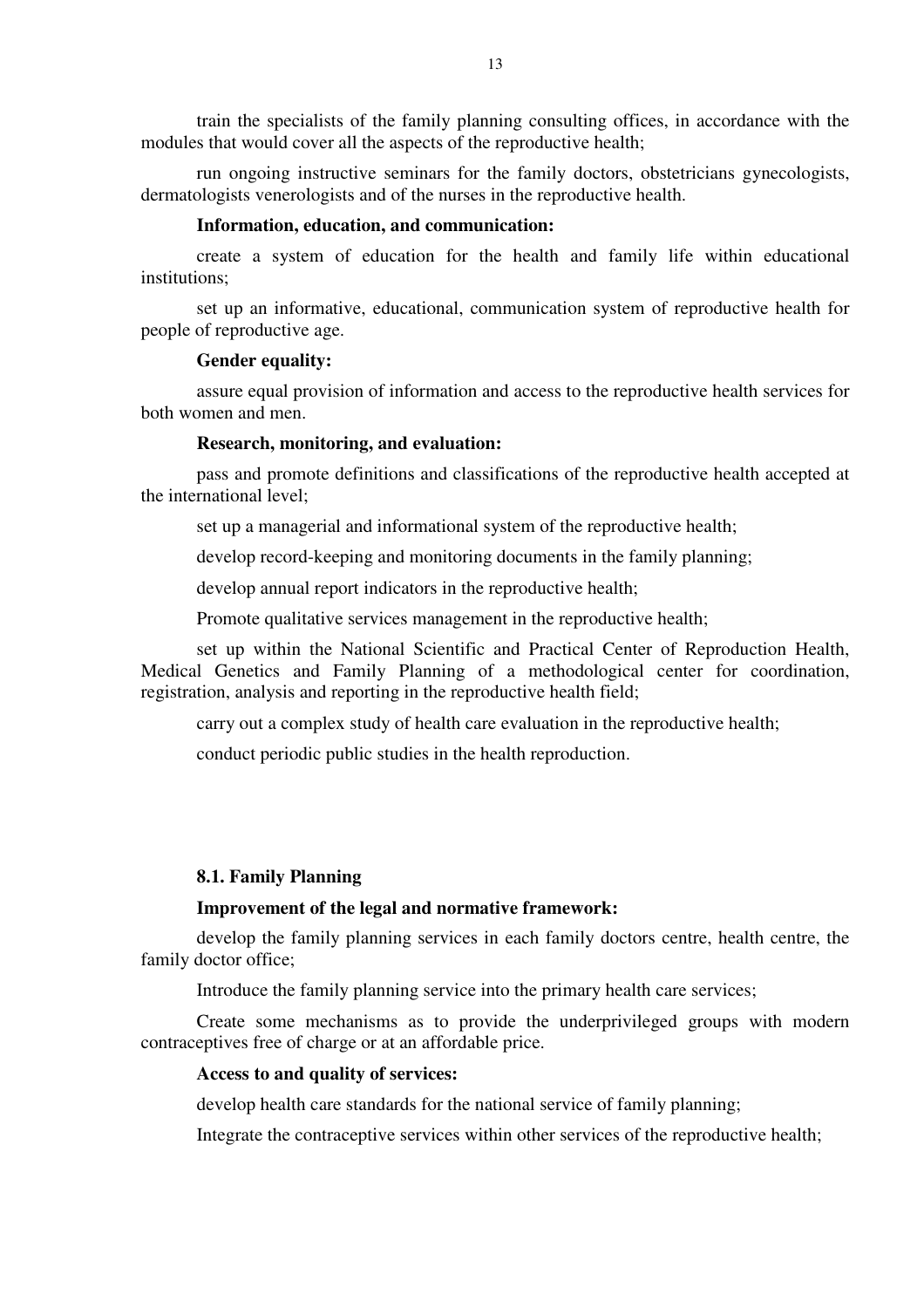provide within the family planning services of the pre-conceptional advice, after the birth and abortion, to teenagers and young people, to sterile couples, to victims of violence and trafficking;

Involve family doctors into the family planning and the reproductive health protection;

provide free access to all the contraceptive methods, including the modern hormonal contraception and voluntary surgical sterilization.

### **Training of health services providers:**

introduce the family planning topics into the university and posgraduate study programs;

develop methodological and instructive guidelines, standards of practical knowledge in the reproductive health and skills for the providers of the family planning services;

Run ongoing instructive seminars on reproductive health including at the working place of the family doctors, obstetricians gynecologists, dermatologists venerologists and the nurses.

provide complex training to doctors of the family planning offices, obstetricians gynecologists, family doctors in all the relevant fields of the reproductive health: family planning, safe motherhood, the health of young people, the diseases of the reproductive organs, the abortion, the infertility, the violence, the trafficking, the genital and breast cancer, menopause, the sexual and reproductive health of men.

# **Information, education, and communication:**

promote education in the family planning at high schools, universities and other educational institutions;

Organize formation sessions in the family life education for the didactical and health personnel from schools;

publish and disseminate among the population informative material on family planning;

involve social associations and the civil society in the informative, educational and communicational activity in the family planning;

the mass-media participation in educational and informative campaigns of family planning;

involve the family doctors in the contraceptive education;

develop the concept of communication between men and women in the family planning field.

## **Gender equality:**

inform men and women about the right to choose in the field of family planning;

orient the curricular and extracurricular education in the field of family planning to the same extent both for boys and girls;

promote public education in the reproductive health, both for women and men;

provide access to the contraceptive methods for women and men;

provide equal access to family planning services both for men and women.

**Research, monitoring, and evaluation:**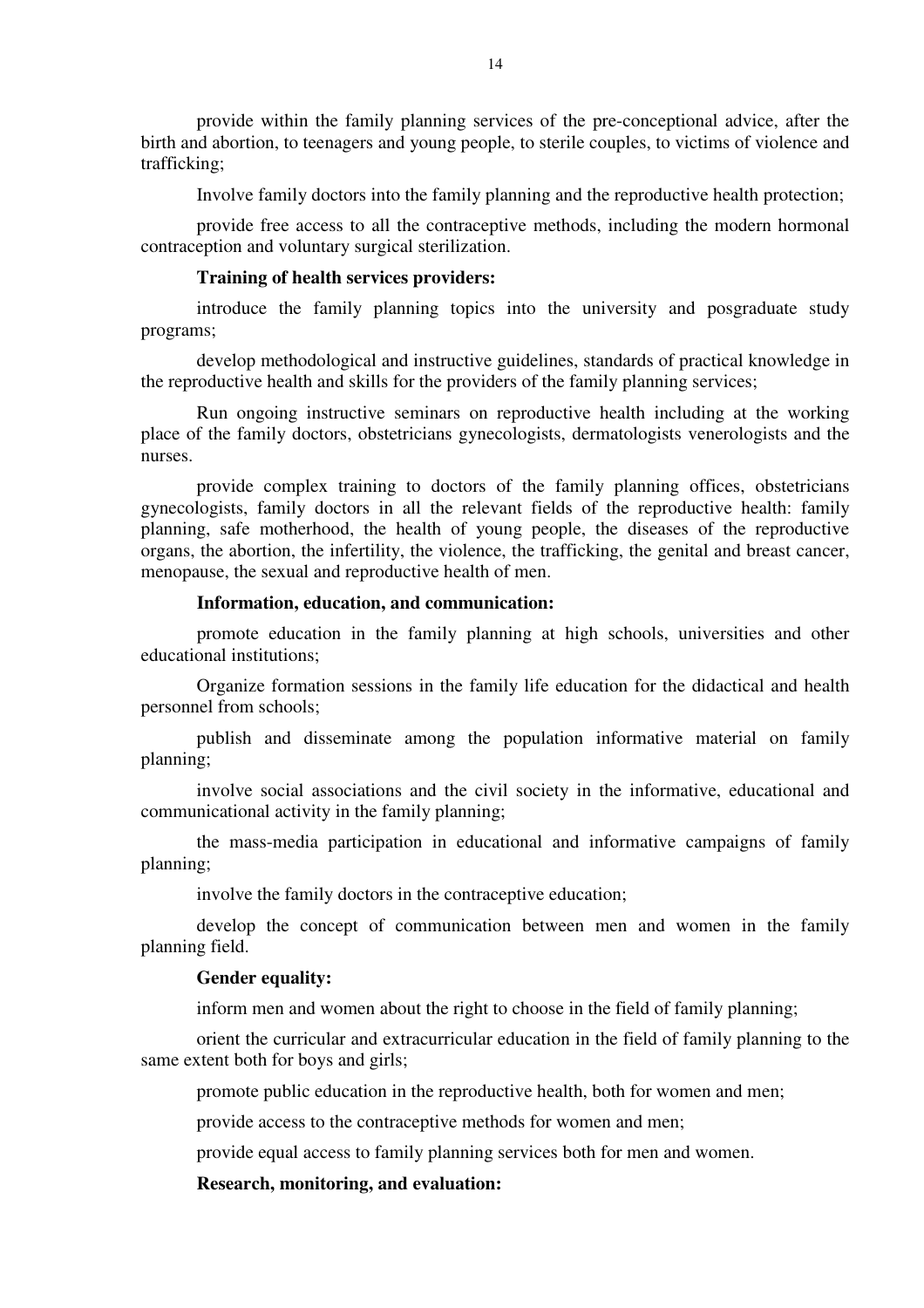create an informational system in the family planning;

create a national registration, monitoring and evaluation system in the family planning; carry out complex evaluation studies of the assistance in the family planning.

## **8.2. Safe Motherhood**

## **Improvement of the legal and normative framework:**

adjust the prenatal health care standards, approved under the compulsory health insurance system to evidence-based health principles clinical guidelines in force;

improve the criteria for the accreditation of health facilities involved in the provision of perinatal health care in accordance with the initiative "Making Pregnancy Safer";

set up protection mechanisms for the vulnerable social strata.

#### **Availability, use and quality of services:**

Promote concept  $\mathcal{F}_r$ -Friendly perinatal services" – an instrument of quality provision;

improve the definitions and indicators of the perinatal health care system and train the personnel involved in the collecting and processing of the database on a continuous basis.

# **Training of health services providers:**

continue the posgraduate studies of the health personnel of the perinatal service in the priority fields: the principles of the perinatal services planning; the total quality management; evidence-based medicine; the essential care in obstetrics and neonathology; the prevention of the mother-to-child transmission of HIV;

identify the training needs of the health personnel.

### **Capacities of women, families and communities:**

evaluate the level of knowledge, behavior skills and consumers' satisfaction by the perinatal services;

develop the national policy of family and community interaction in prenatal health care;

develop the partnership between the perinatal services and the community;

establish a mechanism as to encourage the active participation of mothers and community representatives, aimed at improving the perinatal care quality;

strengthen the interpersonal and intercultural communication capacities and the skills of the health personnel from the system of mother and child health care.

# **Equal chances for women and men:**

Involve both future parents in the preconceptive, antenatal, intranatal and postnatal periods;

plan and implement interventions to identify and settle the problems related violence during the pregnancy.

### **Research, monitoring, and evaluation**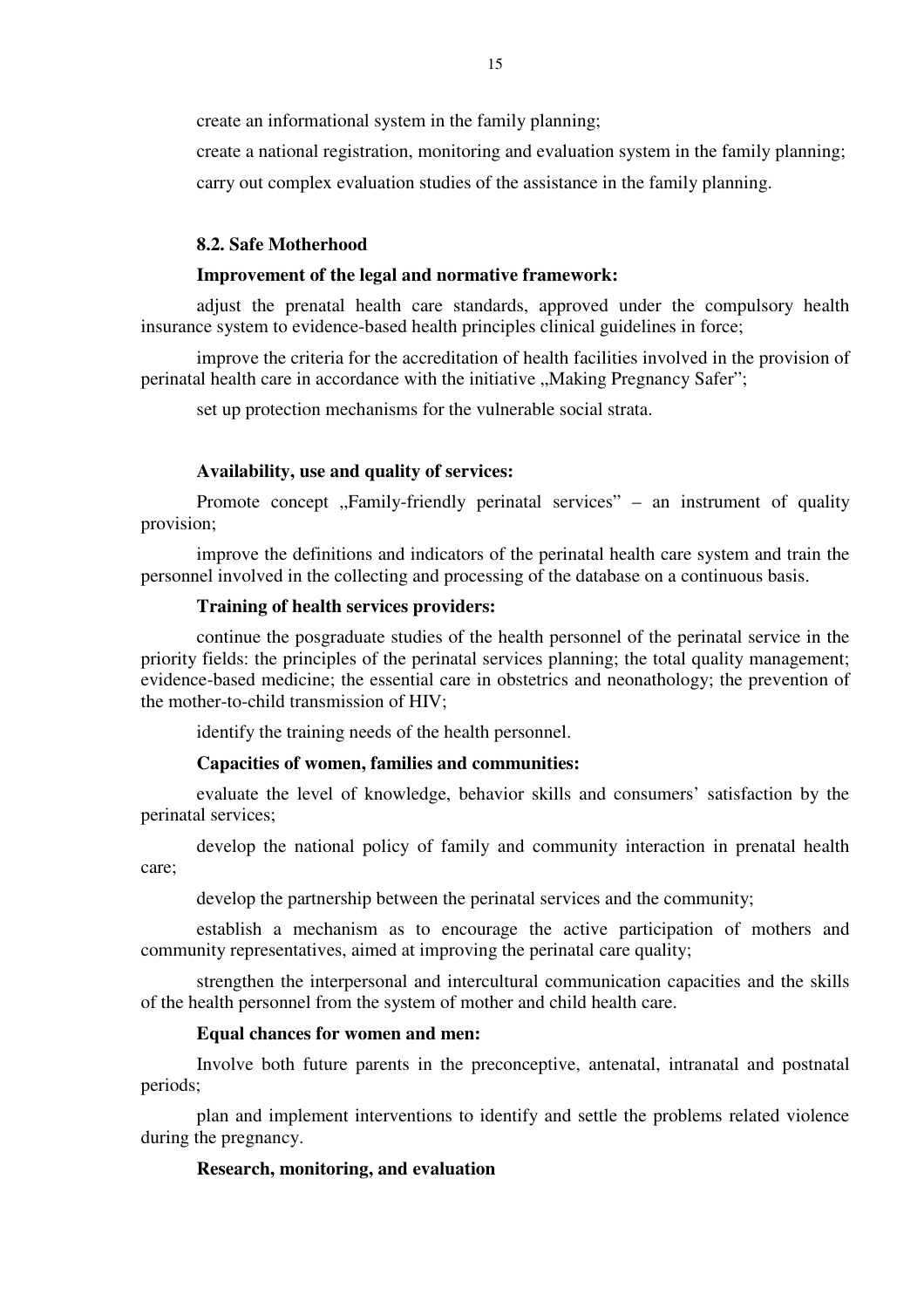complete the development, approval and implementation of the guidelines on perinatal care indicators;

improve and complete the existing instruments perinatal services assessment;

carry out operational studies with the direct impact on the maternal and perinatal mortality and morbidity;

establish the risk factors in the fulfillment of the reproductive function.

## **8.3. Sexual and reproductive health of teenagers and young people**

## **Improvement of the legal and normative framework:**

develop the national concept on Youth-Friendly Health Services;

organize the Youth-Friendly Health Services in every district and town;

implement the family life education within the high school study program.

### **Access to and quality of services:**

provide youth-friendly services for the effective satisfaction of the sexual-reproductive necessities, including:

information and education in the reproductive health;

advice teenagers on inter-gender relations and equality;

promote a responsible sexual behavior;

prevent the violence against the teenagers;

prepare for the family life, the responsible planning of a child's birth and avoid the unwanted pregnancies and sexually transmitted and HIV infection.

These services will provide and guarantee the privacy right of the teenagers, confidentiality and informed consent;

Inform, advice and provide reproductive health services, prevent and treat sexually transmitted infections among the sexually active teenagers;

Provide special support on the part of the family, the services providers and community to\for the pregnant teenagers during the pregnancy, birth and postnatal periods;

pay special attention to vulnerable and disadvantaged young people;

integrate within the youth-friendly health services the prophylactic, counseling, diagnosis, treatment, informative, educational and communication activities.

#### **Training of health services providers:**

develop the instructive and methodological guidelines concerning the sexual and reproductive health of the teenagers and young people;

organize ongoing instructive seminars for family doctors, obstetricians and gynecologists, dermatologists-venerologists and nurses in the sexual reproductive health of the teenagers and young people.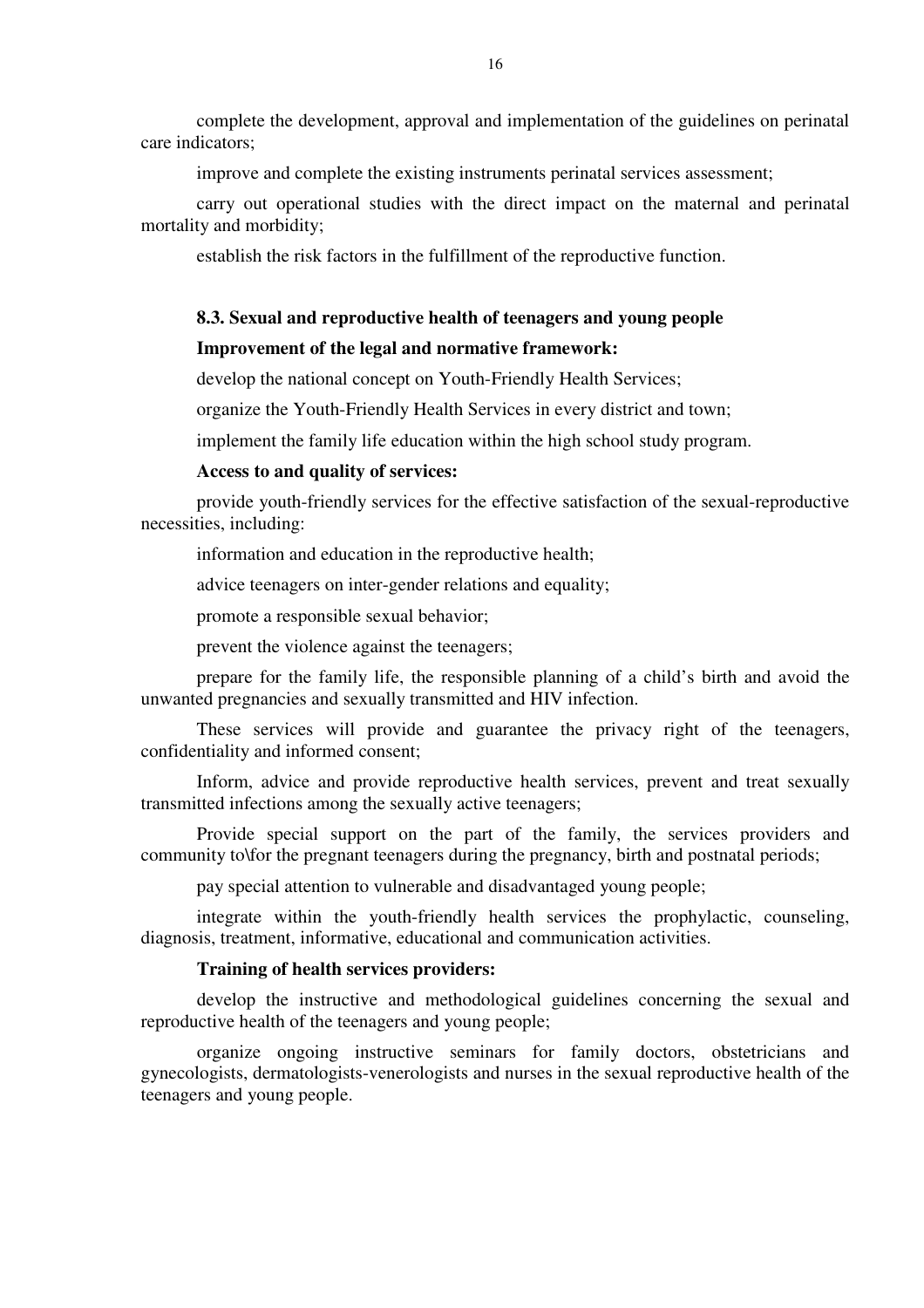#### **Information, education and, communication:**

involve and train those who are able to offer support to the teenagers in the responsible sexual and reproductive behavior, especially, parents and families, as well as the communities, schools, mass-media and teachers\trainers.

### **School Education:**

promote sexual education in schools, universities and other educational institutions;

introduce the education in the problems dealing with responsible sexual behavior, inter gender relationships, the violence towards teenagers, the practices of responsible family planning, family life, the prevention of sexually transmitted infections and HIV\AIDS infection in the programs at all educational levels.

#### **Parents' involvement:**

promote the programs directed to parents' education to supply the children with the necessary information referring to the sexual and reproductive health.

#### **Youth for youth:**

promote , youth for youth" programs which will include seminars, team discussions, artistic activities, press and radio advertising and programs.

### **Involvement of young people:**

involve young people in the planning, implementation, and evaluation of the informational-educational-communicative activities;

involve teenagers and young people in the planning and implementation of the youthfriendly health services.

### **Health services providers:**

involve the family doctors and health personnel of the family planning offices in the sexual and reproductive education of the teenagers and young people.

#### **Mass-media:**

develop and distribute the up-to-date material with the help of the public campaigns and programs to inform the young people about the sexual and reproductive health.

### **Educational materials:**

publish and the distribute educational and informative materials for teenagers and young people.

### **Community involvement:**

involve the social associations and civil society in the informative, educational and communication activity with the teenagers and young people.

#### **Gender equality:**

develop informative and educational programs concerning the sexual and reproductive health both for boys and girls. Support the educational and advisory mechanisms targeted at teenagers as to develop fair relations between genders.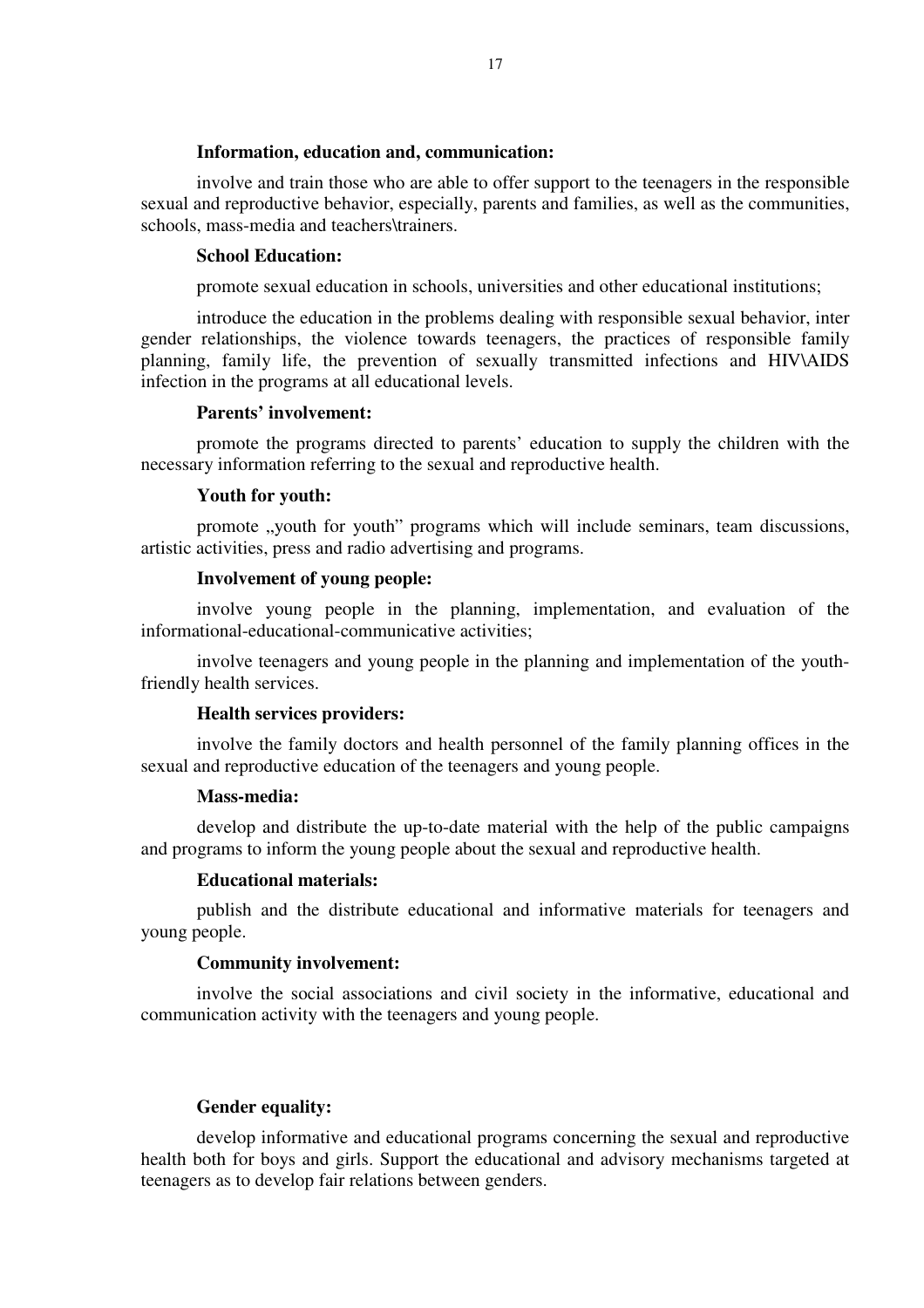### **Investigation, monitoring, and evaluation:**

integrate the data concerning the sexual and reproductive health of the teenagers and young people into the national managerial and informative system of the reproductive health;

conduct an assessment study of the teenagers and young people's needs;

carry out periodical studies on the sexual and reproductive health of teenagers and young people.

#### **8.4. Prevention and management of the reproductive tract infections:**

implement the diagnosis and treatment of sexually transmitted infections and HIV\AIDS infections within the family planning services;

combine the family planning and primary health care system efforts in the early prevention and diagnosis of the sexually transmitted infections and HIV\AIDS infections;

improve the legal framework concerning the prevention and management of the sexually transmitted infections and HIV\AIDS infections in accordance with the WHO recommendations;

pass and implement the international classifications and definitions regarding the diagnosis and treatment of the sexually transmitted infections and HIV\AIDS infections;

#### **Access to and quality of services:**

improve the reproductive age public access to the preventive services, diagnosis and treatment of the sexually transmitted infections and HIV\AIDS infections;

develop health care protocols for patients who suffer from the sexually transmitted infections and HIV\AIDS;

improve the counseling of patients who suffer from sexually transmitted infections and HIV\AIDS infections.

#### **Training of health services providers:**

develop instructive and methodological health care guidelines of the of the patients who suffer from the sexually transmitted infections and HIV\AIDS infections;

organize instructive seminars for the health personnel who provide preventive services, diagnosis and treatment of the sexually transmitted infections and HIV\AIDS infections;

#### **Information, education, and communication:**

publish and distribute informative materials for people of reproductive age concerning the protection from the sexually transmitted diseases and HIV\AIDS infections;

involve the family doctors in the counseling of the patients who suffer from the sexually transmitted infections and HIV\AIDS infections;

# **Research, monitoring, and evaluation:**

carrying out periodic studies concerning the spreading among the population of the reproductive age of the sexually transmitted infections and HIV\AIDS infections;

complex evaluation of the preventive services, diagnosis and treatment of the sexually transmitted infections and HIV\AIDS infections;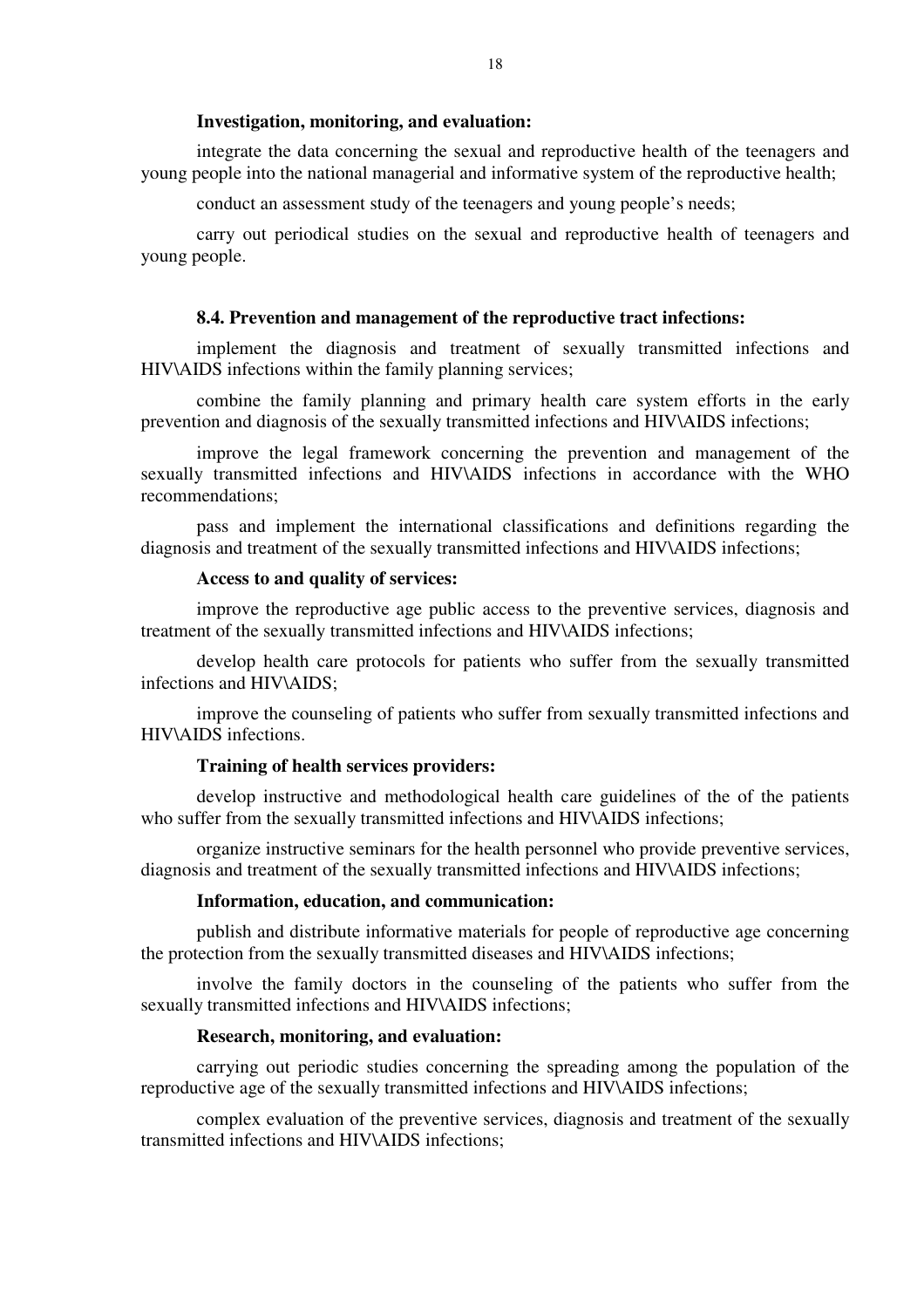# **8.5. Abortion and pregnancy termination services**

#### **Improvement of the legislative and normative framework:**

improve the regulations regarding the pregnancy termination;

develop clinical guidelines, standards and the protocols on abortion care;

use manual vacuum aspiration and medical abortion as the main methods of abortion;

develop and implement the accreditation and licensing methodologies and criteria for specialists and medical institutions that provide pregnancy termination services.

### **Access to and quality of services:**

increase the access to safe and qualified services of pregnancy termination, by means of:

development of quality standards, depending on the level of the medical assistance, for the medical institutions which provide abortion services;

implementation in all the institutes of the country of the manual and electric vacuum aspiration method for pregnancy termination in the first trimester;

implementation of the medical abortion in the pregnancy termination services;

use of the modern methods recommended by WHO for the pregnancy termination in the second gestation trimester;

implementation within the abortion services of the "patient oriented system" concept;

use of the pain control methods, recommended by WHO: the psychological and verbal support before and during the procedure; lidocaine paracervical block in the abortion from the first trimester of the pregnancy;

development of preventive services, diagnostic, treatment and referral standards for female patients with post-abort complications;

training and involvement of the family doctors in the pre- and postabortion counseling.

### **Training of health services providers:**

create and implement an continuous training system for abortion service providers;

train the health personnel of the family planning services and primary health care system in the pre- and postabortion counseling.

### **Information, education, and communication:**

organize and conduct the periodic campaigns of ongoing education of the population in the abortion problem and the risks of unsafe abortions;

publish and distribute informative materials about abortion among people of reproductive age.

### **Research, monitoring, and evaluation:**

conduct a strategic evaluation of the abortion services;

create the monitoring and evaluation system of the pregnancy termination;

carry out periodic studies on abortion and its consequences**.**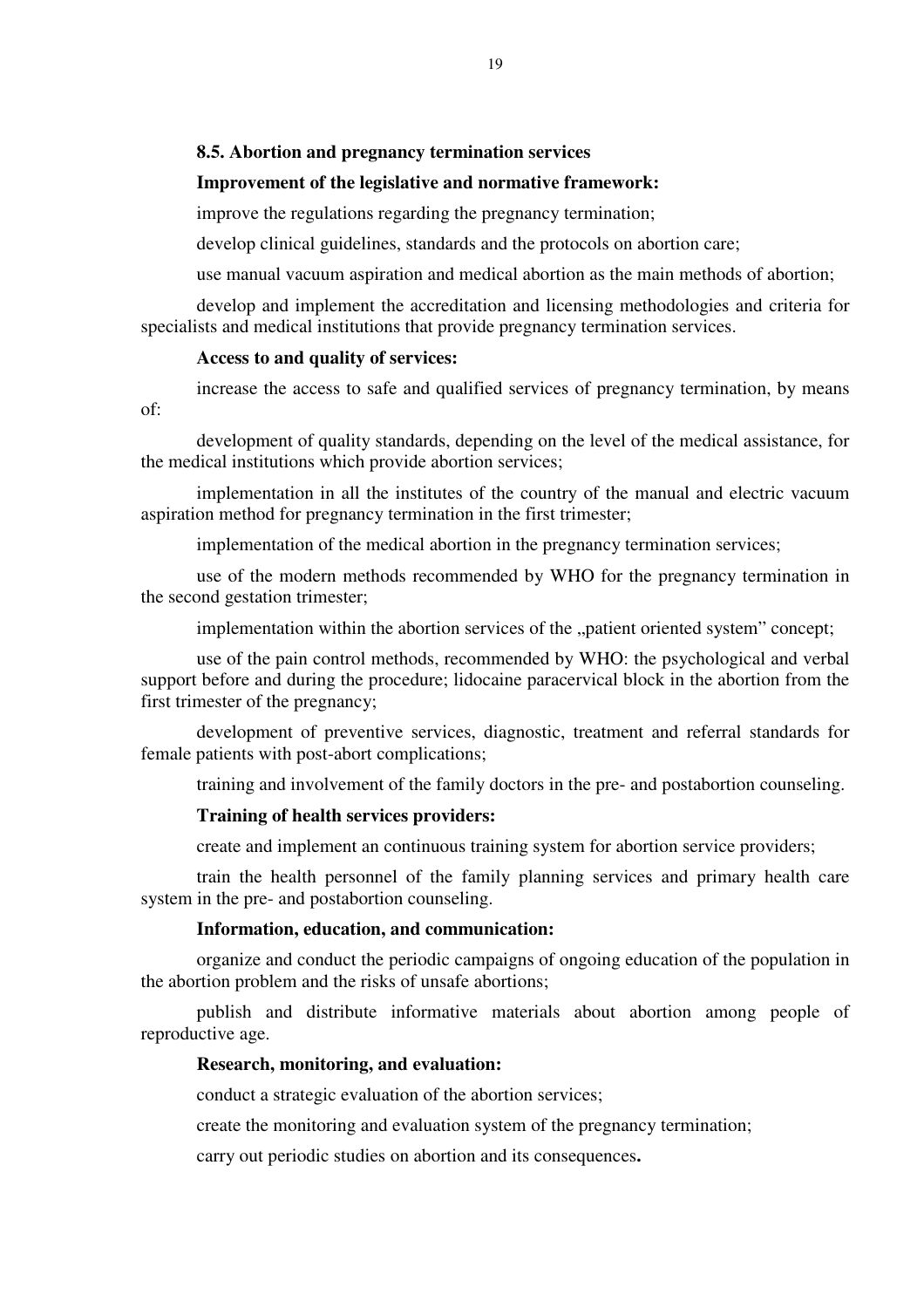develop and implement a monitoring and evaluation system for the patients' opinions regarding the pregnancy prevention services.

### 8.6**. Sterility prevention and management**

#### **Improvement of the legal and normative framework:**

improve the legal framework regarding sterility;

the standards development of the sterile couple;

increase the capacity of the National Scientific and Practical Center of Reproductive Health, Medical Genetics and Family Planning in the diagnosis and treatment of the sterile couples.

### **Access to and quality of services:**

increase the access of the sterile couples to the family planning services;

implement the modern technologies in the diagnosis and treatment of the sterile couple.

### **Training of health services providers:**

develop clinical guidelines and standards for the sterility-related services providers;

instructive seminars in the field of sterility for the health services providers.

# **Information, education, and communication:**

publish and distribute the informative materials for the population about the sterility problems;

organization educational and informative campaigns for the population regarding sterility.

### **Research, monitoring, and evaluation:**

carry out of periodic studies in the field of sterility;

monitor and evaluate of the sterility phenomenon at the public level;

develop a database in the field of sterility.

### **8.7. Prevention and Management of Domestic Violence and Sexual Abuse**

#### **Improvement of the legal and normative framework:**

 improve the legislation on family violence and sexual abuse prevention and the protection of the victims' interests;

develop a partnership between the state structures and the civil society.

### **Access to and quality of services:**

create some specialized centers in the counseling of the victims of family violence and sexual abuse;

involve the family planning service in the counseling of the victims of family violence and sexual abuse.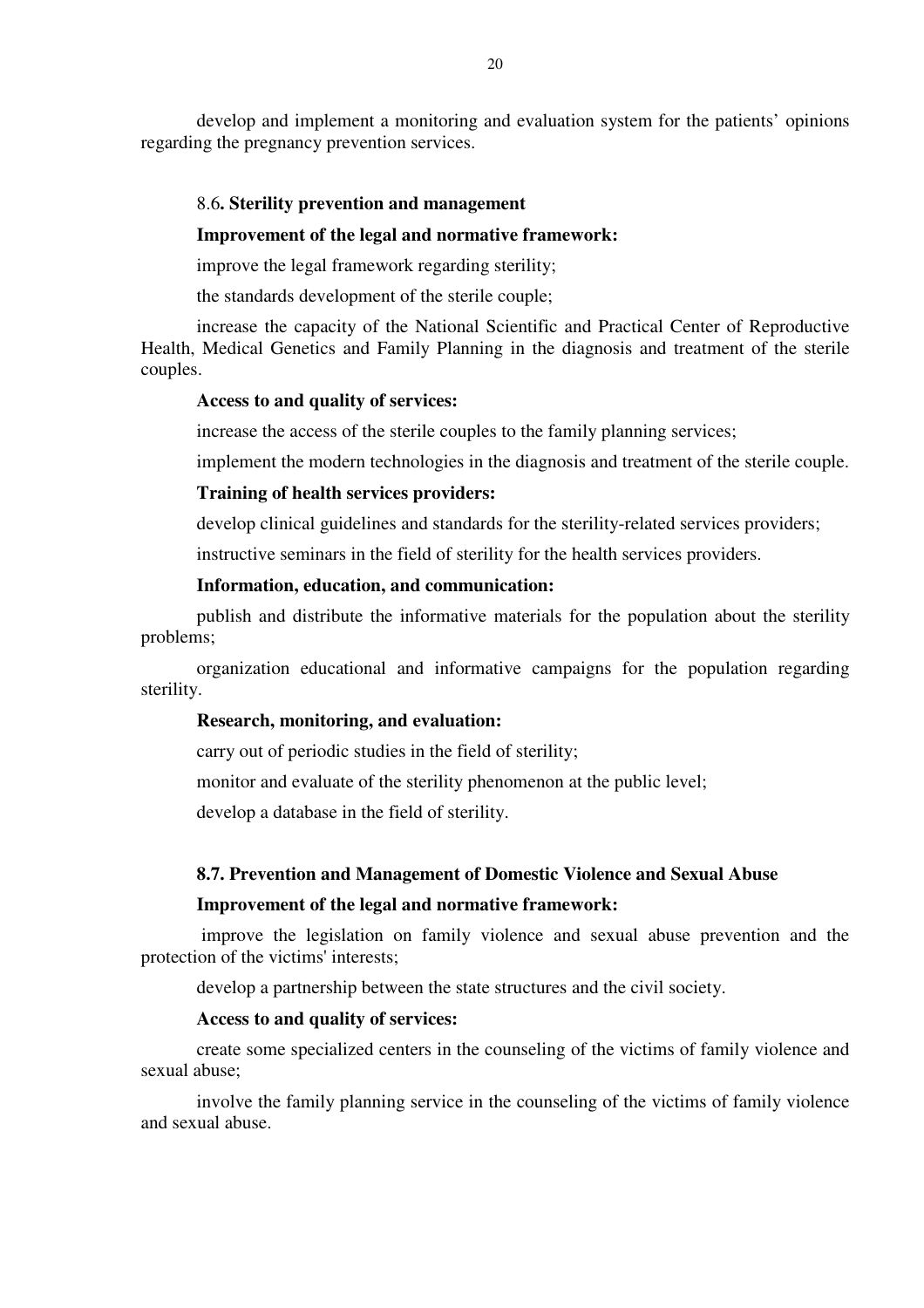#### **Training of services providers:**

develop the instructive and methodological guidelines concerning the counseling of the family violence and sexual abuse victims;

organize seminars for the family planning office doctors and family doctors and the training of the specialists from the multidisciplinary equipments (policemen, social assistants, teachers) concerning the counseling and the conduct of the family violence and sexual abuse victims. Develop the postgraduate curricula in counseling and assistance for the family violence and sexual abuse victims.

#### **Information, education, and communication:**

publish and distribute the informative materials for the population concerning the family violence and sexual abuse;

organize educational and informative campaigns for the population regarding the phenomenon of the family violence and sexual abuse;

#### **Gender equality:**

provide equal conditions and chances both for men and women within the informative and educational campaigns;

provide equal access for men and women to counseling and care for the family violence and sexual abuse victims.

### **Research, monitoring, and evaluation:**

carry out studies about the family violence and sexual abuse problems;

monitor and evaluate the family violence and sexual abuse phenomenon;

create a database and develop relevant indicators in this field.

### **8.8. Prevention of Trafficking in Human Beings**

# **Improvement of the legal and normative framework:**

improve the normative acts regarding the fight against the trafficking in human beings and the assistance of its victims;

develop the partnership between the state structures and the civil society.

#### **Access to and quality of services:**

develop specialized centers for trafficked victims;

involve the family planning office doctors, family doctors, and social assistants in the counseling and assistance of the trafficked victims.

#### **Training of health and social services providers:**

develop instructive and methodological guidelines in the counseling and assistance of the trafficked victims;

organize seminars for the family planning office doctors and family doctors in the counseling of the trafficked victims;

develop the postgraduate instructive curricular for the doctors in the counseling and assistance of the trafficked victims.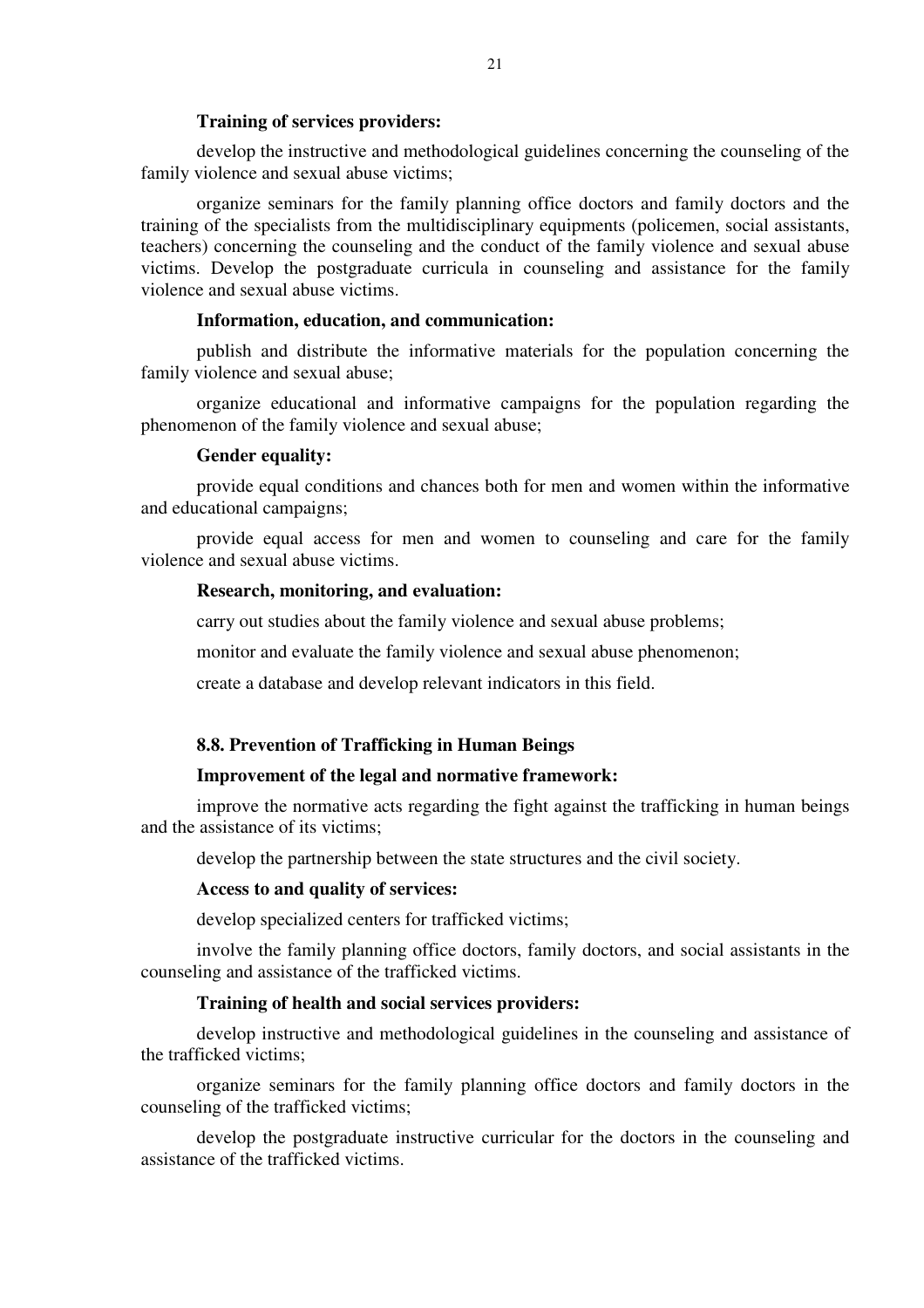#### **Information, education, and communication:**

publish and distribute informative materials among the different social strata on the fight against the trafficking in human beings;

organize and conduct informative campaigns for the population regarding the trafficking in human beings phenomenon;

### **Gender equality:**

provide equal access of men and women to the informative and educational process, aimed at fighting the trafficking in human beings;

provide equal access of trafficked men and women to the respective assistance services.

### **Research, monitoring, and evaluation:**

carrying out the periodic studies in the field of trafficking in human beings;

evaluate and monitor the trafficking in human beings phenomenon at the national level;

create a database and develop relevant indicators on trafficking in human beings.

#### **8.9. Early Diagnosis of the Genital and breast cancer**

#### **Improvement of the legal and normative framework:**

develop the national concept on the early diagnosis of the genital and breast cancer;

organize the cervical cancer screening.

### **Access to and quality of services:**

perform the women's screening for the genital and breast cancer within the system of primary medical care;

involve the family planning office doctors in the early diagnosis of the genital and breast cancer.

## **Training of the health services providers:**

 develop the instructive and methodological guidelines on the diagnosis of the genital and breast cancer;

organize seminars for the family planning office doctors and family doctors in the counseling, early revealing and the patients behavior with genital and breast cancer.

# **Information, education, and communication:**

publish and distribute informative materials among the population on the prevention of genital and breast cancer;

organize and conduct the informative campaigns among the population on the prevention of genital and breast cancer.

### **Research, monitoring, and evaluation:**

improve the national register of the genitary and breast cancer;

carry out periodical investigation studies of the genitary and breast cancer problems.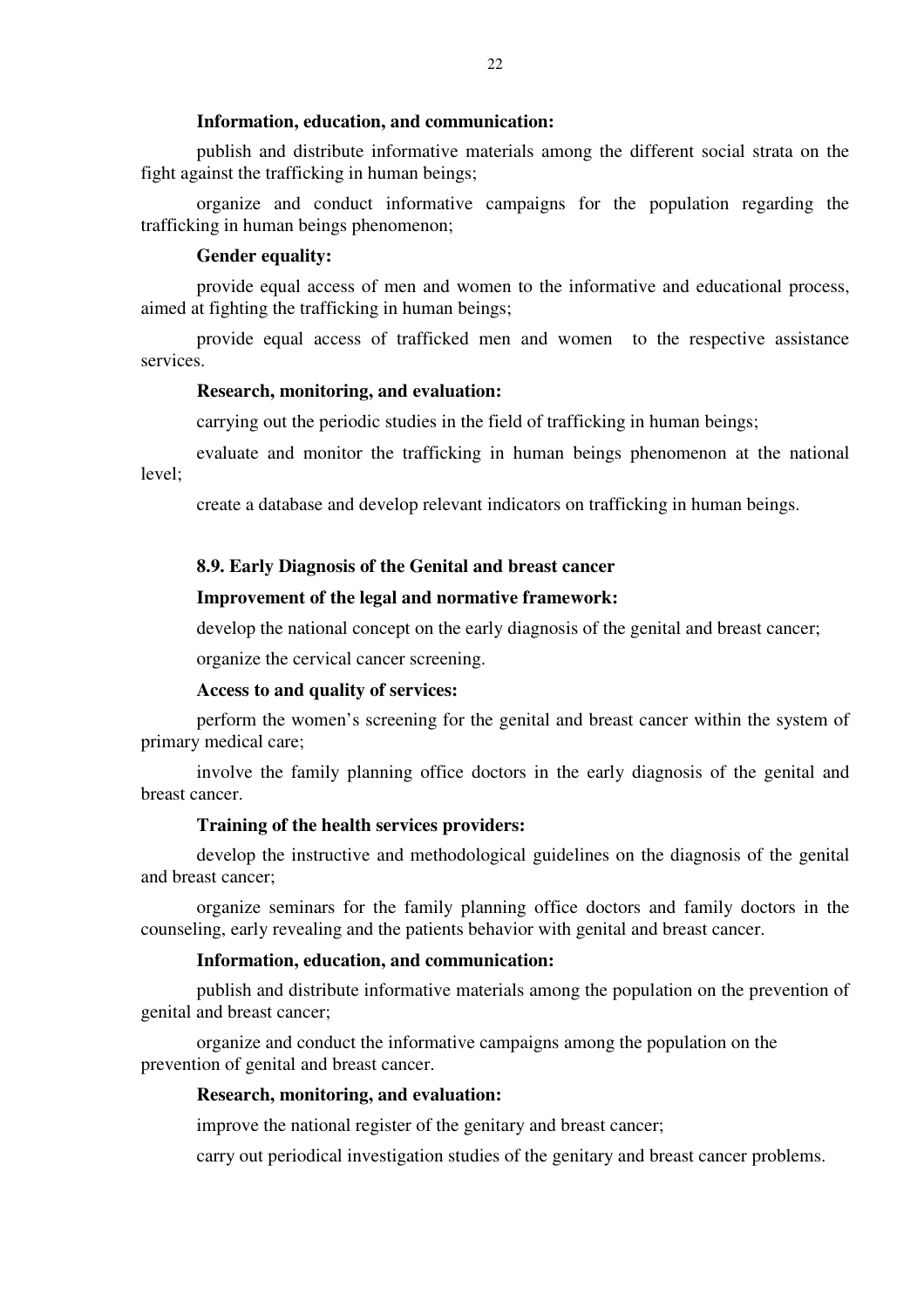### **8.10. Sexual health of the Elderly**

### **Improvement of the legal and normative framework:**

develop and adopt regulations on health care for elderly people in the sexual health problems;

introduce the sexual health care for the elderly people into the health reproductive services.

### **Access to and quality of services:**

improve the elderly people access to the health reproductive services;

involve the family planning office doctors and the family doctors in the counseling of the elderly people with sexual health problems.

develop the health care standards in the endocrine and sexual disorders of the elderly people.

### **Training of health services providers:**

develop instructive and methodological guidelines in the behavior of the elderly people with endocrinal and sexual disorders;

organize instructive seminars for the health personnel who provide services for the elderly people with sexual health problems;

### **Information, education, and communication:**

publish and distribute informative materials about the sexual health for the elderly people;

organize and conduct the informative campaigns among the population concerning the sexual health of the elderly people.

### **Research, monitoring, and evaluation:**

carry out of the periodic studies in the field of the sexual health of the elderly people.

#### 8.11. **Sexual and Reproductive Health of Men**

#### **Improvement of the legal and normative framework:**

restructure the family planning service so that it offers advice to men as well;

develop men counseling standards within the family planning offices.

#### **Access to and quality of services:**

provide men with medical-friendly services, available and addressed to the unsatisfied necessities.

The men-oriented services will include:

prevention, screening and treatment of the sexually transmitted diseases, including HIV/AIDS;

counseling concerning the family planning and contraceptive methods;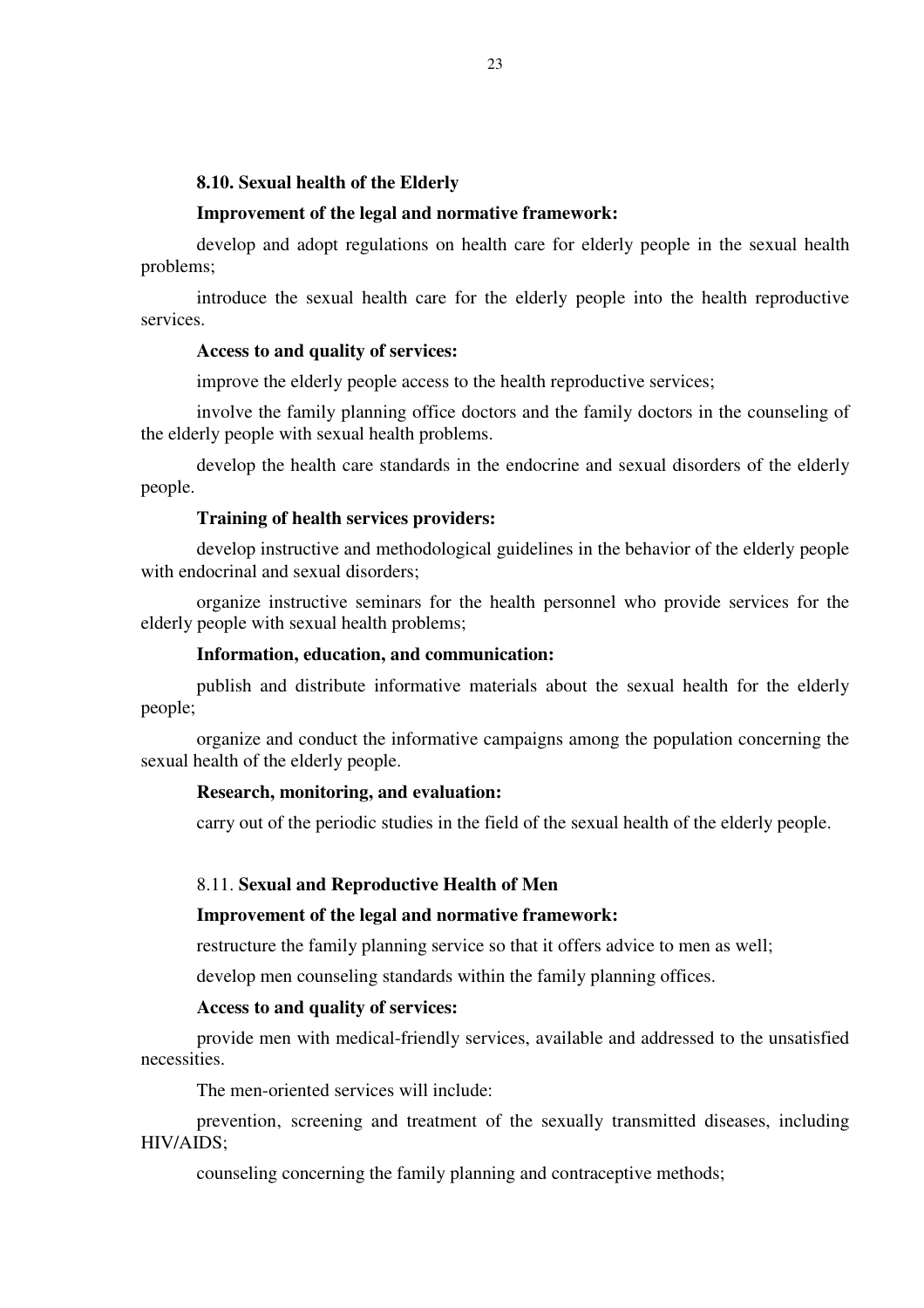diagnosis and treatment of sterility;

counseling and the treatment of the sexual disorders;

screening of the male genital-urinary cancer;

facilitation of the men participation at contraceptive counseling of the couple;

Implement the vasectomy as an elected method of contraception for the couples who fulfilled the reproductive necessities;

promote the boys' education and counseling within the youth-friendly health services.

### **Training of the health services providers:**

develop the instructive and methodological guidelines of counseling and communication with men, for the family planning services providers;

train the family planning office and the youth health clinics' personnel in the men counseling;

organize instructive seminars for the family doctors, obstetricians and gynecologists, dermatologists-venerologists and nurses in the men counseling.

# **Information, education, and communication:**

publish and distribute informative materials (brochures, posters) for men in the field of the family planning;

involve the social associations and mass-media in the sexual education of men;

organize the informative and educational campaigns oriented to the:

encouragement of the communication within the couple;

common decision taking regarding the reproductive option and family planning;

increase of the men's role in prevent the sexually transmitted infections and unwanted pregnancies;

increase of the role and responsibility of men during the pregnancy and after the child's birth;

prevention and the reduction of the male violence in the family.

### **Research, monitoring, and evaluation:**

assess the knowledge, attitudes and practices of the men in the reproductive health;

develop a monitoring and evaluation system of male contraception and the men's reproductive health.

# **9. NEEDS**

Human, financial and technical resources are necessary in order to successfully implement the present strategy.

The human resources will be constituted of the medical personnel, teachers, people who activate in social organizations and international funds.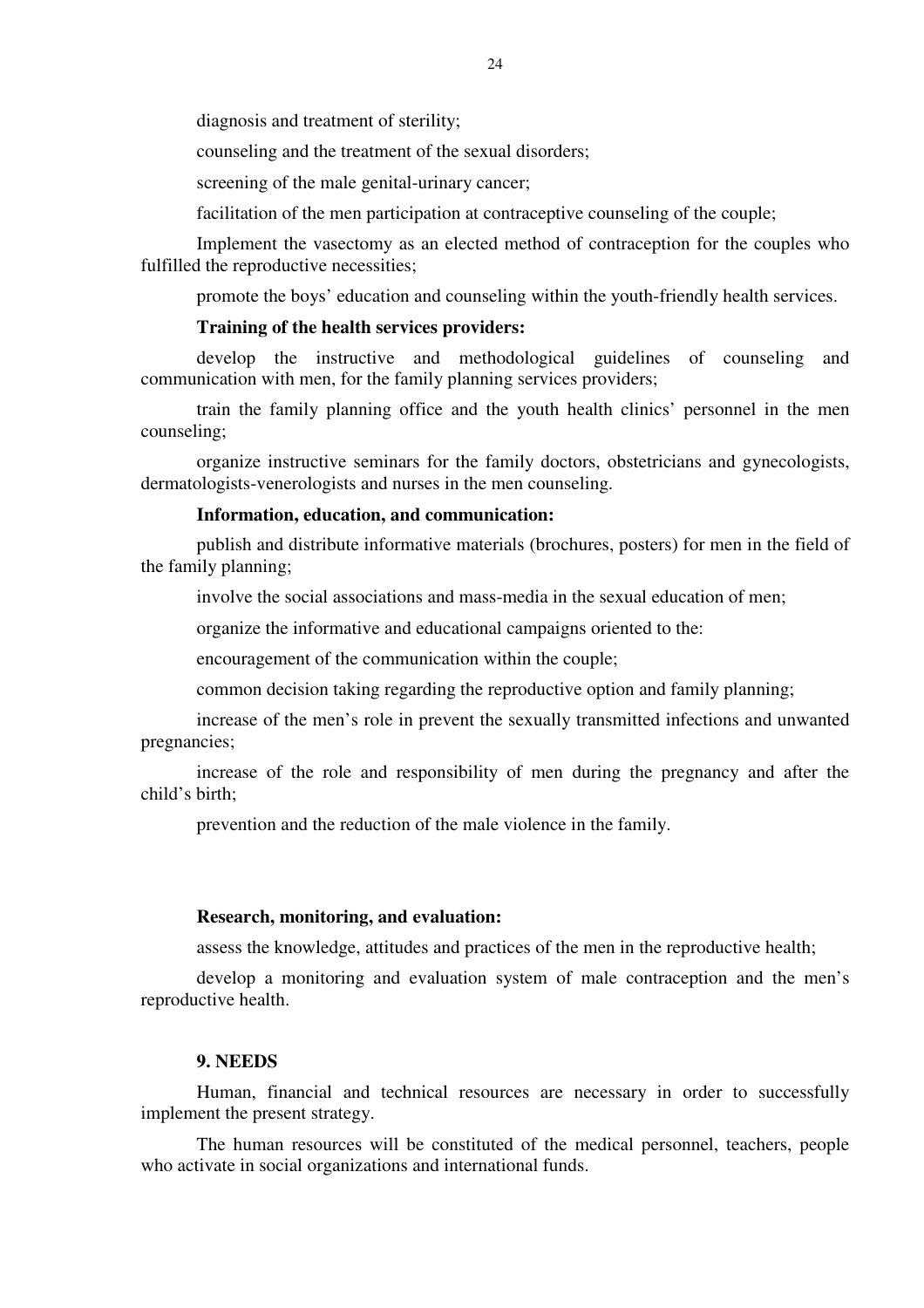The financial resources will come from budgetary allocations, the National Company of Health Insurance funds, the contribution of public associations, private sector donations and those of the Charity International Organizations.

The technical resources comprise the total needs for the sexual and reproductive health programs and projects management.

# **10. LIABILITIES**

### **Government Sector**

#### **Ministry of Health and Social Protection will:**

coordinate the implementation of the present strategy, the development and execution of the assistance programs in the reproductive health;

coordinate the implementation of the programs of material stimulation of birth rate and of the socio-community support to the woman during the preconceptional, ante-, intra-, and postnatal periods with the social assistance and family protection services;

be responsible for the implementation of the programs on gender equality.

#### **Ministry of Education, Youth and Sports will:**

coordinate the implementation of the educational programs in the field of family life preparation, gender equality, sexual and reproductive health in the general schools, high schools, colleges and universities;

participate in the development the informative, educational and communicative materials and will provide the teachers' training.

### **Social Sector**

The social associations represent the key element in provide logistic personnel for promote the measures intended in this Strategy. They will work in partnership with the governmental organizations and carry out informative, educational and communicative programs and projects with the population according to the objectives of the Strategy.

# **Private Sector**

The private sector will be an important provider of services in the reproductive health, especially, in the fields uncovered by the obligatory health care insurance.

## **11. INTERNATIONAL COLLABORATION**

The International bodies are important partners in the implementation of the programs and projects promoted within the present Strategy.

# **12. MONITORING AND EVALUATION**

To supervise the way in which the objectives of the present Strategy will be met:

The following will be developed:

annual performance reports, with monitoring and evaluation of the efficiency of the human, financial, and technological resources use.